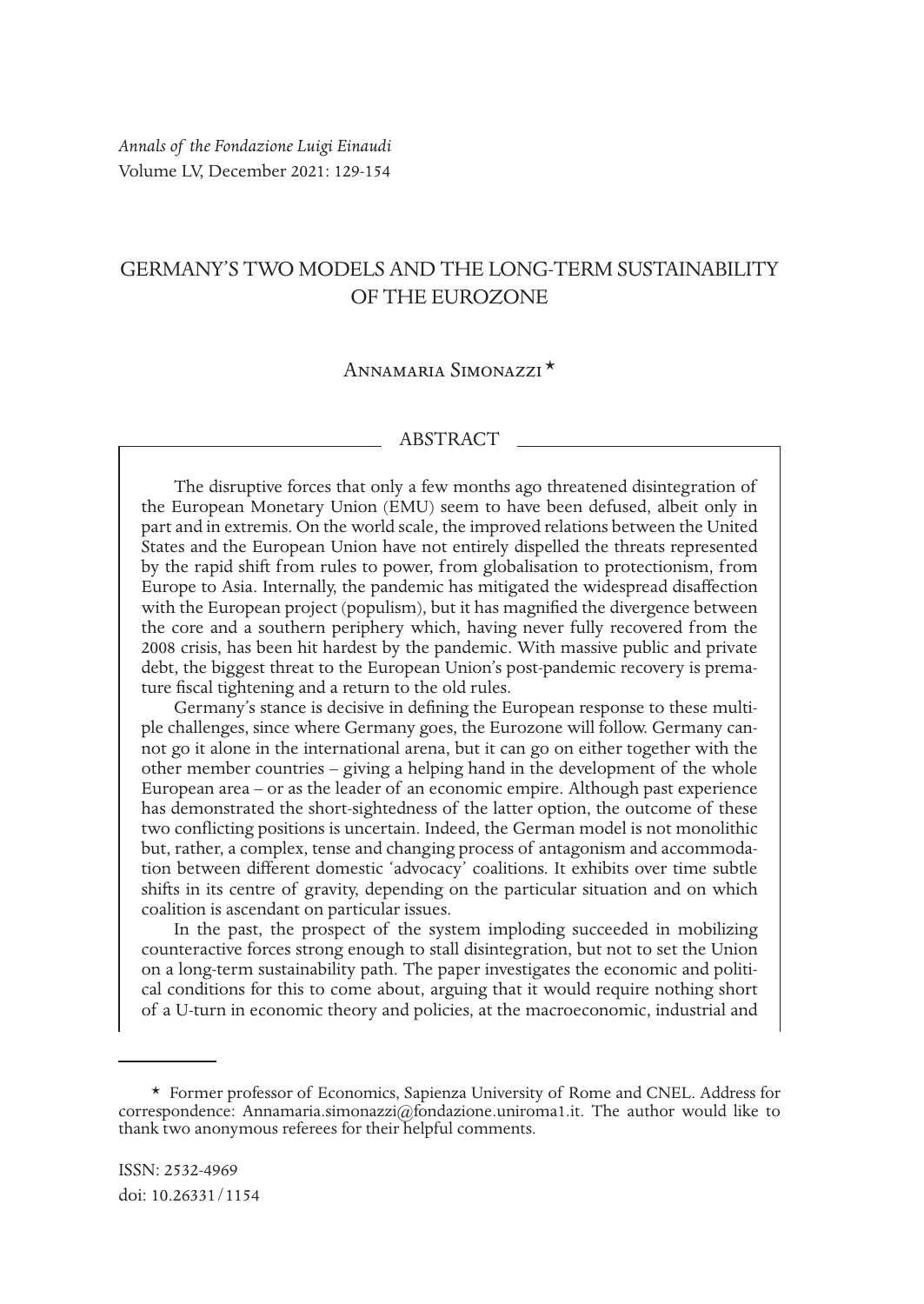social policy level. The world economy is undergoing a structural change of proportions comparable to that experienced in the 1970s. The accelerated pace of technical change poses a serious threat to the entire EU, and in particular to its weaker members. Preventing the digital transformation from becoming an additional factor of polarization would call for a new, more cohesive industrial policy, which includes a broad investment programme and a combination of protection, administrative guidance, and encouragement of controlled competition to activate linkages and fill the gaps in the productive structures of its member states. To become a more equal partner with the US and China, the EU must grow, economically and technologically. But this calls for the concerted action of all its members, a much more difficult condition for the EU to achieve, as it will require building a consensus between very different political economies, and which will come about only within a different theoretical and political approach. Will this time be different?

**Keywords**: Eurozone, Core and Periphery, Keynesian Economics, Structural Change, Stability Pact.

JEL Codes: E12, E6, F15.

#### **INTRODUCTION**

The pandemic hit the EU at an extremely delicate moment, when it had to face external and internal disrupting forces. The post-Cold War dream of a rules-based international order with Europe at the centre was in tatters, the centre of global politics was shifting to Asia, and globalisation was giving way to protectionist drifts. These shocks have shaken Europe's conception of order (Leonard 2020). At the same time, widespread disaffection with the European project (populism) was challenging the Union from within, Brexit undermined confidence in a "European" response to the changing global political order (though, paradoxically, making a common political response to the crisis easier), and the asymmetric effects of the pandemic-induced crisis exacerbated the divergences within the EU, threatening its stability.

At least for the time being, the centrifugal forces threatening disintegration of the European Monetary Union (EMU) seem to have been defused, albeit only in part and in extremis. However, the paper argues that survival of the Union depends not only on responding to the severe financial problems caused by the epidemic, but also on addressing the long-term, structural problems that led to the increasing divergences among its members. This has become more urgent because Covid-19 has speeded up advance along the path of change – in technology, consumption patterns and competition – a process reminiscent of the structural changes of the 1970s. Europe is lagging far behind in the innovation race, and must compete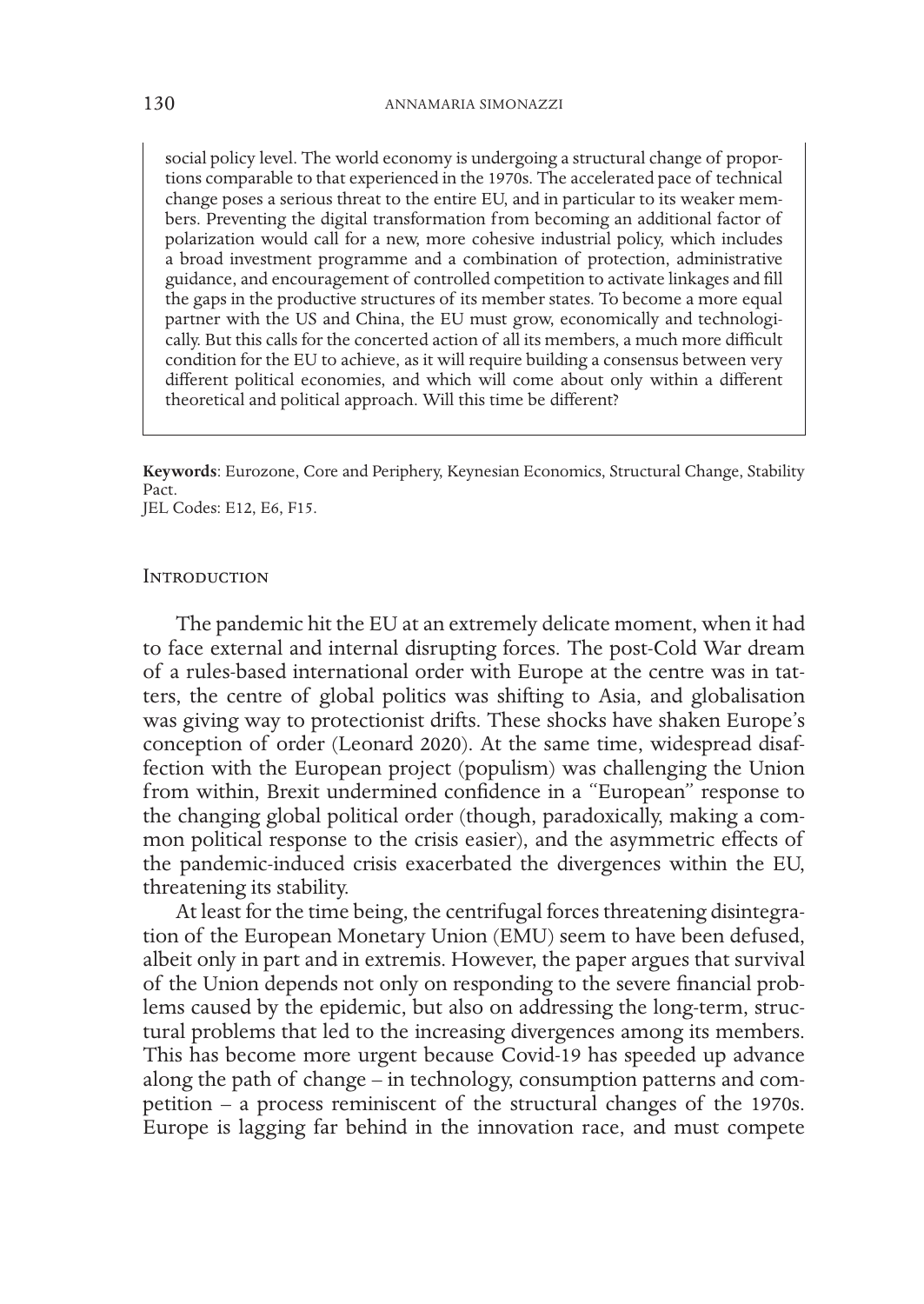in a global market with countries that are actively supporting their industries. As in the 1970s, the European peripheries risk seeing the gap between them and the core widening even further. Yet, convergence is essential to strengthen the Union so as to guarantee its long-term sustainability in a stormy international environment. The dilemma of the EU is simply this: its members are condemned to stay together, but, at least so far, each has pursued its own ends.

What policies and what reforms should be implemented in pursuit of long-term sustainability? Do the current answers match up to the challenge? And are they economically and politically feasible? To answer these questions, we need to understand how things have got so wrong in the Union. The paper will briefly review the distant origins of the crisis to assess EU's ability to address the causes, past and prospective, of the divergence between core and periphery<sup>1</sup> in a rapidly changing, and possibly less friendly, international setting. Any change in the EU's institutions and policies depends on Germany. In the past, its 'austere' model compressed all the components of domestic demand, and failed to push towards the modernization of physical and digital infrastructure and the urgently required technological innovation in key industries. So, historically low European (private and public) expenditure has been an economic drag, rather than a cause of greater European prosperity. The last section ponders whether the multiple challenges facing Europe might induce a change towards an advocacy coalition more favourable to the construction of a more cohesive Union.

### 1. The structural roots of divergence

The constitutive purpose of the Union was promoting communion between peoples and convergence and harmonization between economies. Instead, the integration process has resulted in an EU that has become more diverse, unequal, and divisive, with growing divergence between core and periphery and mounting acrimony among its peoples. The fragility of the European project derives from the institutional structure that the European Union and the European Monetary Union have given themselves since their constitution.

 $1$  Following the distinction made in SIMONAZZI and GINZBURG (2015), the 'core' basically includes Germany (and the smaller Nordic member countries), while the southern 'periphery' includes Greece, Italy, Portugal and Spain. France, it is argued in CELI et al. (2018), shares features of both core and periphery. The broad classification in core and periphery does not exclude the possibility of different trends between the countries within each group.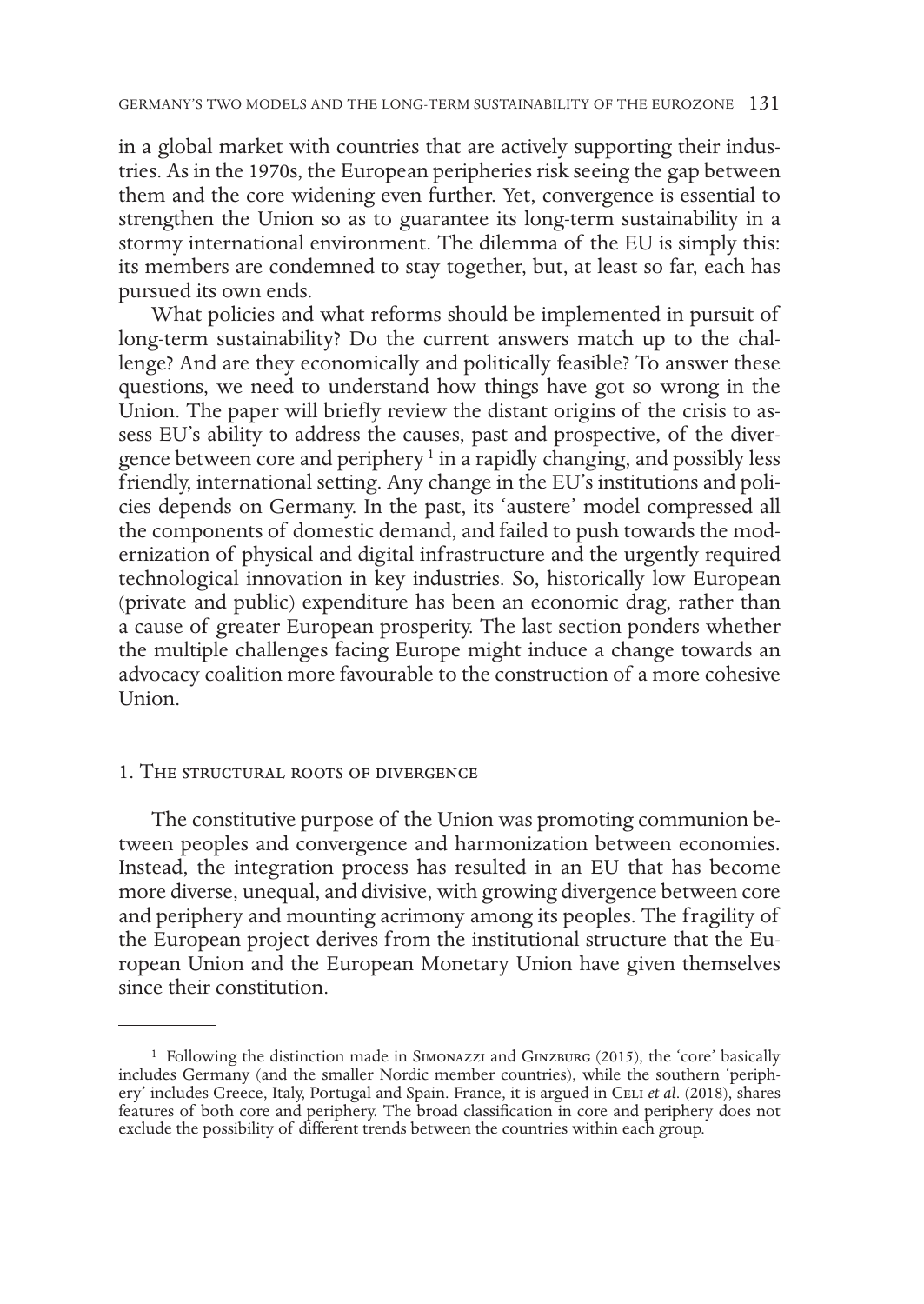# *The process of European integration*

The principles that guided the unification process were based on two critical assumptions. Disregarding the peculiar problems of latecomer countries, the European Union's institutions were shaped on the premise that all its members were on a level playing field, except for certain 'less modern' institutions, individual values and attitudes. The implicit assumption was that an austerity regime, associated with institutions close to those assumed to be prevailing in the 'core' countries, would create the 'right' environment for growth in the periphery (Simonazzi and Ginzburg 2015). Besides this "monoeconomics" claim (Hirschman 1981b: 3), a second ingredient of mainstream economics consisted in the mutual benefit claim, i.e. the assertion that economic relations between core and peripheral countries "could be shaped in such a way as to yield gains for both" (*ibid.*), thus denying the different consequences deriving to their economic and institutional structures from the interdependent relations between the two groups of countries.

The crisis of the 1970s, which was associated with saturation of the major mass consumer goods in the advanced countries and the onset of globalization, led to profound transformations in demand, production, and competition, which came to be increasingly dominated by the quality of differentiated products rather than price. These changes affected the core and peripheral economies in very different ways. The core succeeded in restructuring its industry, leveraging on the solidity of its system of small and medium enterprises (the 'Mittelstand') and with the support of industrial policies, that, even if shunned by academia and the European Commission, continued to enjoy a very concrete and lively existence, as documented by an increasing number of studies.<sup>2</sup>

The restructuring of the core deeply affected the countries of the periphery,<sup>3</sup> which, in reorganizing their economies, struggled to adapt to the new environment, dominated by disinflation and quality competition. The fall in the relative prices of flex-price items hit their economies harder; their basic industries and 'mature' products faced the competition of the developing countries, calling for drastic cuts in production. The

<sup>2</sup> See Chang, Andreoni and Kuan (2013), who rate German industrial policy among the most active in Europe.

<sup>3</sup> Describing the difficulties faced by latecomer European countries following the oil shocks, Fuà (1980) observed that they were hurt by the austerity policies and the protectionist measures implemented by core countries in defence of their traditional industries, which compounded the increased competition from the developing countries in their products of specialisation.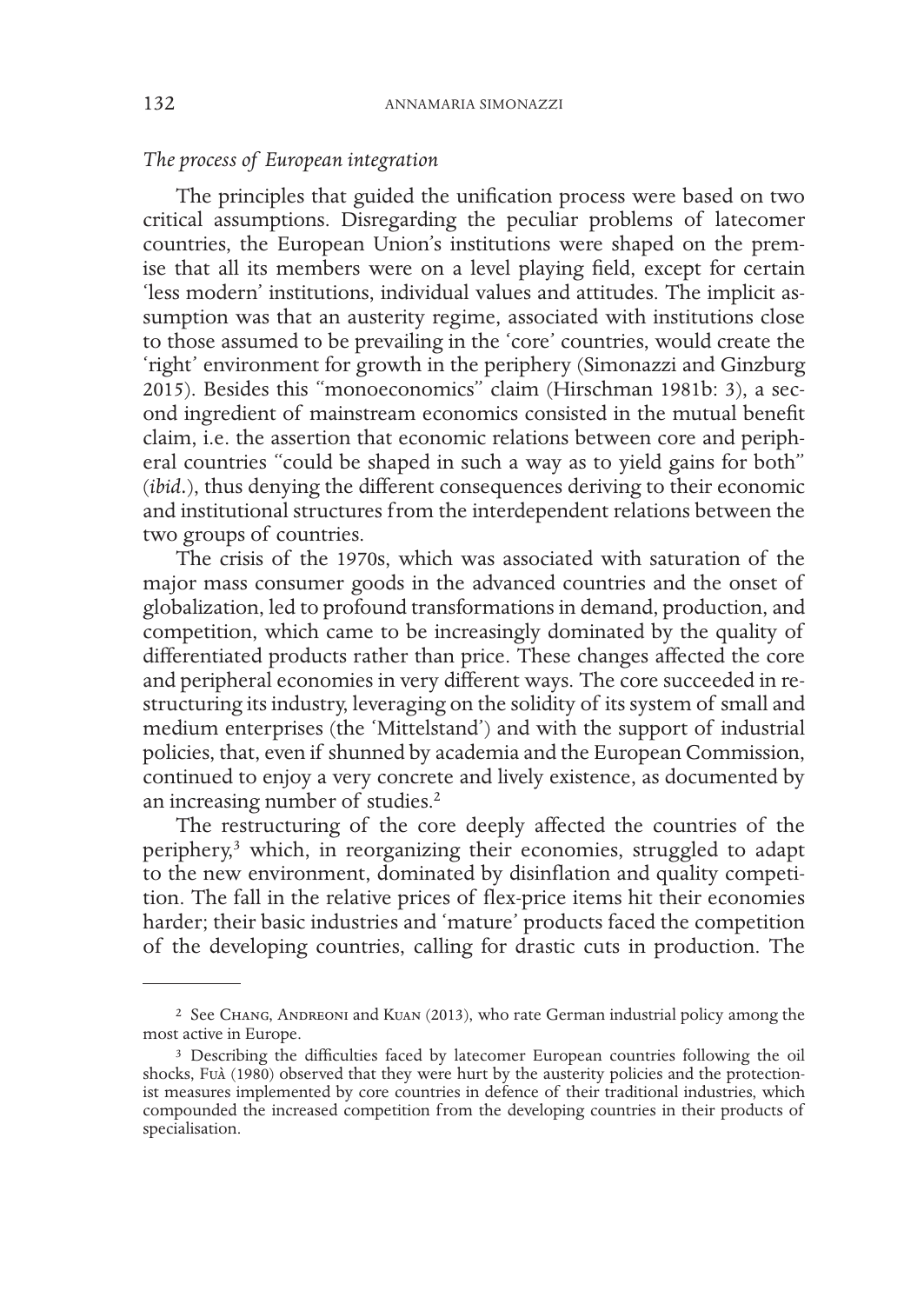new situation would have required innovation in the state's capacity to guide and facilitate the reorientation of investment so as to respond to a rapidly weakening economic structure. However, on the one hand the structural breaks of the 1970s created extreme uncertainty about the future prospects of international specialization and the prospective growth of industry, with paralyzing effects on industrial policy decisions. On the other hand, their industrial policy was more exposed to the scrutiny of the competition arm of the European Commission (EC). In fact, industrial policy means different things, and its re-definition as competition policy produces different effects, depending on the level of development. In core countries, industrial policy consists basically in coordinating the system of production (thick network of firms, research agencies, public institutions, local development banks), acting 'under the radar'. Conversely, in latecomer countries it consists of state aid, public enterprises, soft loans and subsidies to private firms – policies that represent an easy target for the EC's competition arm. Thus, precisely when the state should have been taking on new tasks to ease the process of restructuring, diversification and quality upgrading, these countries adopted across-the-board liberalization policies, implementing what might be called 'plain destruction' of their capabilities to create new products, market niches, and markets. In a context of fixed exchange rates, austerity measures in the periphery were assigned the task of implementing a 'flex-price' policy through domestic devaluation.

The regime changes of the  $1980s$  – privatizations, financialization,<sup>4</sup> labour market reforms and monetary and fiscal discipline – that marked the disappearance of industrial policy, were accompanied by the macroeconomic transition from a 'politicized' management of economic policy based on discretion to a 'depoliticised' management based on the automatism of rules (Burnham 2001). In the case of EMU, the transfer of control from elected to non-elected officials (see the ECB statute); the fiscal rules; and the attribution of 'objective', and thus higher, knowledge to technocratic expertise. Two levels of de-regulation – global and European – and two role models – German disinflation and US financialisation – eventually shaped the process of European integration, leading to the 'European way' to monetary integration and global finance. The restrictive monetary policies of the core country exerted asymmetric effects on the periphery because of both its mono-specialization in commoditized products and the flight of capital to the safe-haven centre countries - a phenomenon ob-

<sup>4</sup> Defined as a process in which financial activities become increasingly important in the formation of the profits of the economy (Krippner 2011).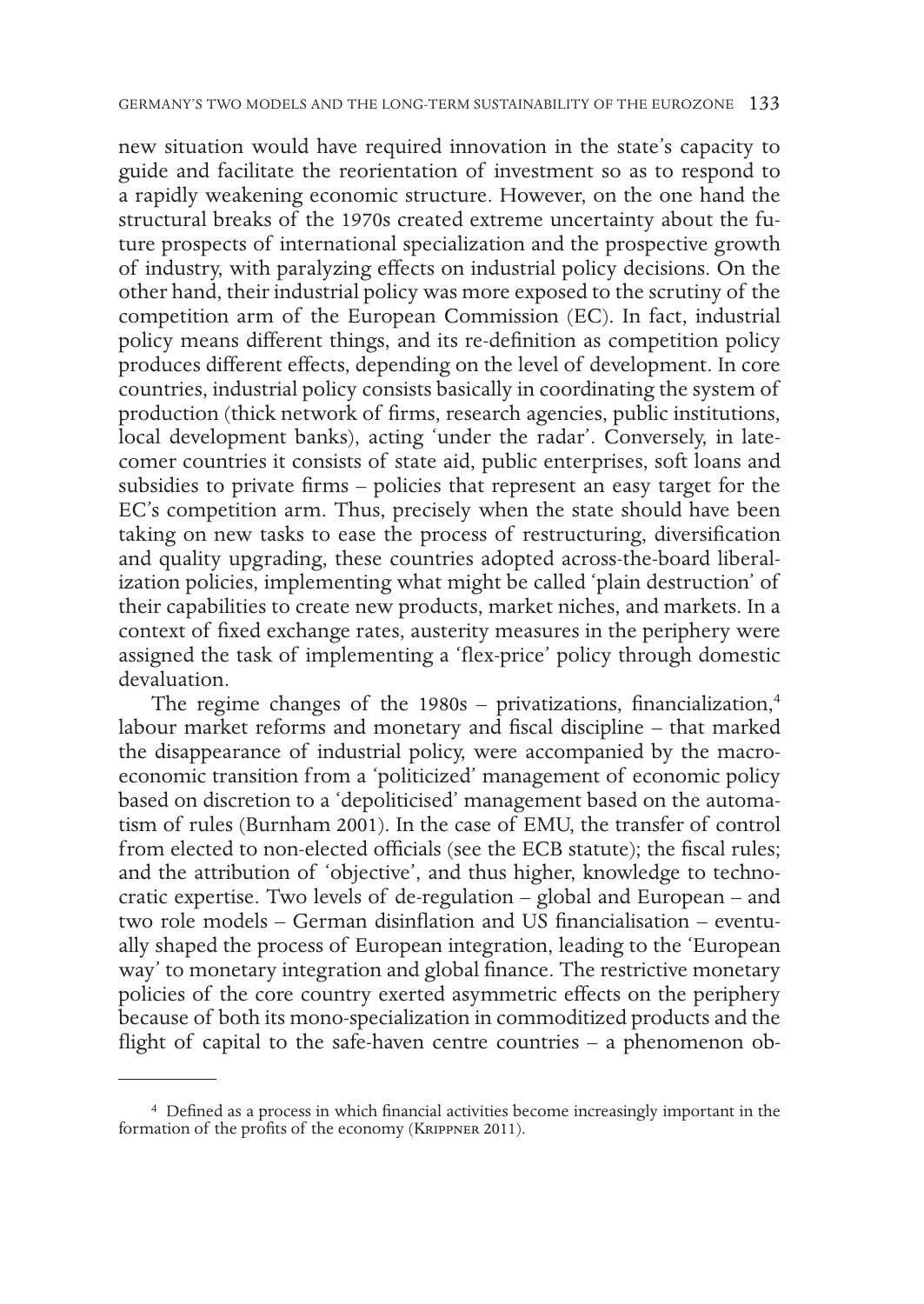served time and again (Ginzburg and Simonazzi 2011), most recently in the Eurozone sovereign crisis (the 'sudden stop').

To conclude, in the process of European integration, the Southern peripheral countries were exposed to macroeconomic and industrial policy measures that, although apparently neutral, generated asymmetric effects that increased regional disparities, both between core and peripheral countries and within countries. The institutional features of the euro area were not such as to sustain the capacity of the Southern European countries to achieve a sufficient level of diversification and specialization in their productive structures; indeed, they may even have contributed to depleting it.5 While powerful counterforces were slowing down the pace of the institutional reforms required to complete the Union, the institutions and reforms already in place pre-empted any alternative policy. A point that needs to be made clear is that accounting for the increasing core-periphery divergence with the faulty institutional features of the EU construction does not amount to exempting the ruling classes of the southern periphery from their responsibilities (Simonazzi 2020).<sup>6</sup> Indeed, criticism of the Italian political class has been voiced by many scholars,<sup>7</sup> often offering support to the view favouring automatic rules.

# *The formation of two peripheries*

Two shocks further undermined the ability of the southern countries to keep pace with change. First came the restructuring in the hierarchical organization of the supply chains across Europe following upon the fall of the Soviet Union, the eastward extension and redirection of German FDI and trade towards Eastern countries. The Eastern periphery's <sup>8</sup> wage and fiscal dumping brought pressure to bear on labour across the Union,

<sup>5</sup> In Italy, financial liberalization and privatizations of public firms resulted in the construction of 'private monopolies' in public utilities; industrial profits were diverted to finance and services, while investment and R&D expenditures, made mostly by public enterprises, fell.

<sup>6</sup> A relevant critique of the dependency theory, already advanced by the neo-Marxist school (the 'new dependency theory'), was that, by attributing underdevelopment only to external circumstances, it exonerated national actors from any responsibility and might even take on the form of apologetics in defence of the domestic ruling leadership (Weissenbacher 2018: 90).

<sup>7</sup> For a recent critical analysis see Ciocca (2020: 391), who argues that the Italian governments were not even able to draft a wide-ranging programme inspired by a clear vision of what to do. Italian firms, for their part, drugged by public aid and subsidies, became unable to stand up to international competition with innovation and entrepreneurship.

<sup>8</sup> The definition at first included the four Visegrad countries – Poland, Hungary, Slovakia and Check Republic – but the process gradually extended south, to Romania, Bulgaria and beyond.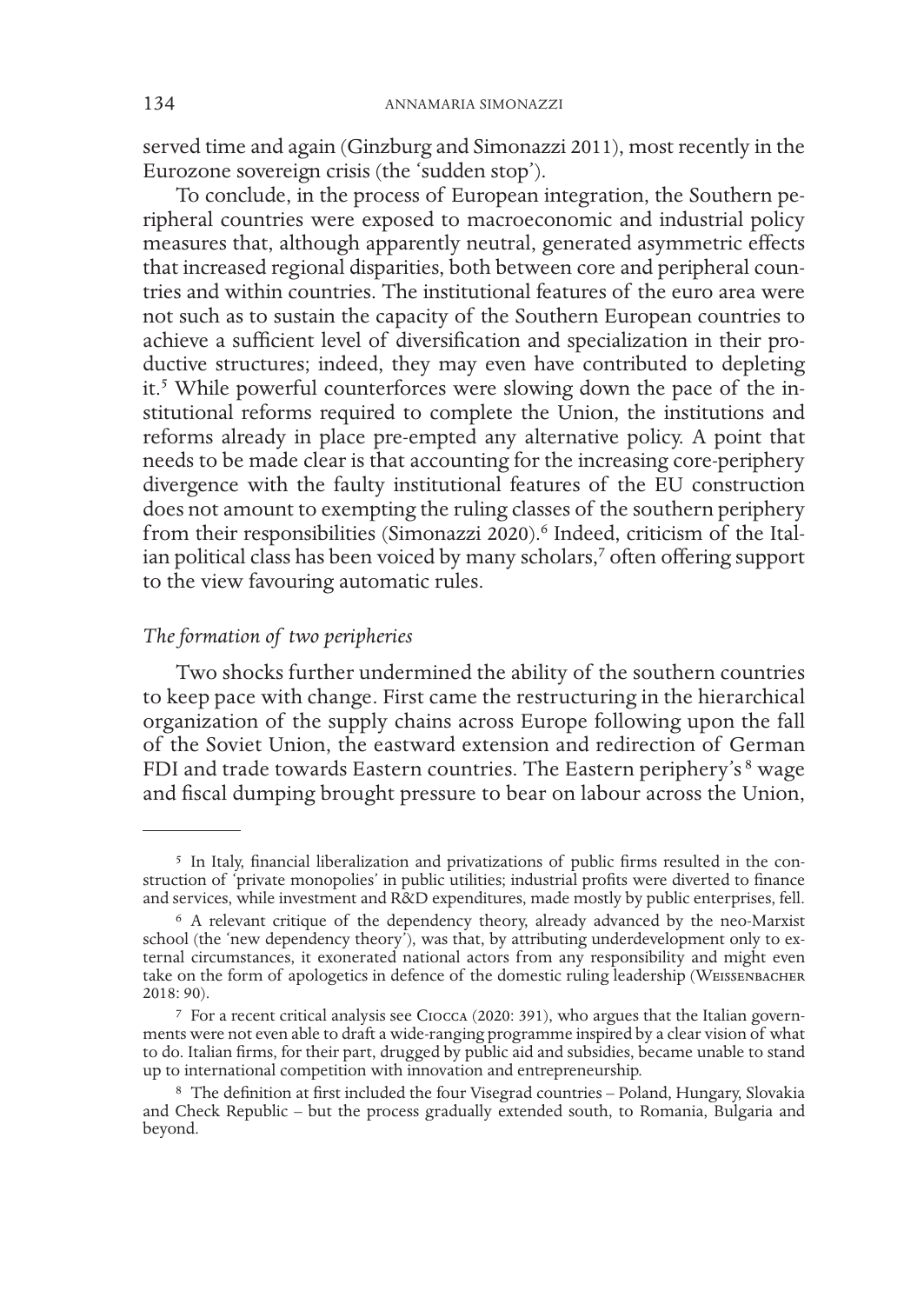impelling domestic devaluation in the South. Threats of delocalization weakened Germany's trade unions, too, forcing wage moderation in the tradable sector and outright wage reductions in the services (Hartz reforms). Then came China's admission to the WTO (on December 11, 2001), which produced asymmetric effects for EU countries: it offered a rapidly expanding market for German capital and premium consumption goods, while representing a formidable competitor for the products of the Southern periphery, caught between product competition within the EU and cost competition from emerging economies in the global markets.

Higher imports of cheap inputs from Eastern Europe helped contain the costs of German products and inflation, while the increase in inequality and working poor diverted consumption and imports away from the quality products of Southern Europe to cheap goods imported from China. The weaker suppliers in the South (as well as in Germany itself, see Dauth, Findeisen and Suedekum 2014) were displaced by their cheaper competitors in the near and far East, while only the highly specialised suppliers of components and luxury goods in the industrial regions of the South managed to maintain, and even enhance, their role in the German supply chains.

While the developments following the 2008 financial crisis further increased the divergence between the core and the southern periphery, the growing integration of Central and Eastern European economies into the German supply chains catalysed their specialization processes (Simonazzi, Ginzburg and Nocella 2013). On the eve of the Covid crisis two different industrial models co-existed: a strong industrial base in core countries, export-oriented and with a solid position on global markets, and a less diversified industrial sector in the periphery. The two peripheries – the Southern one, made up of the Mediterranean economies, and the Eastern one, with the prominent role played by the Visegrad countries – suffer from different fragilities, which descend from their common, albeit diverse, economic and financial dependence on the core. The core itself is dependent for its growth on the pattern of specialisation within the EU: the southern markets providing an outlet for its increasing manufacturing surpluses, the eastern countries supplying cheap inputs for its industries (Celi, Guarascio and Simonazzi 2019). This combination of structural divergence and economic interdependence lies behind the fragility of the Union as well as the improbability of its disintegration, given the high costs it would entail for core and peripheries alike.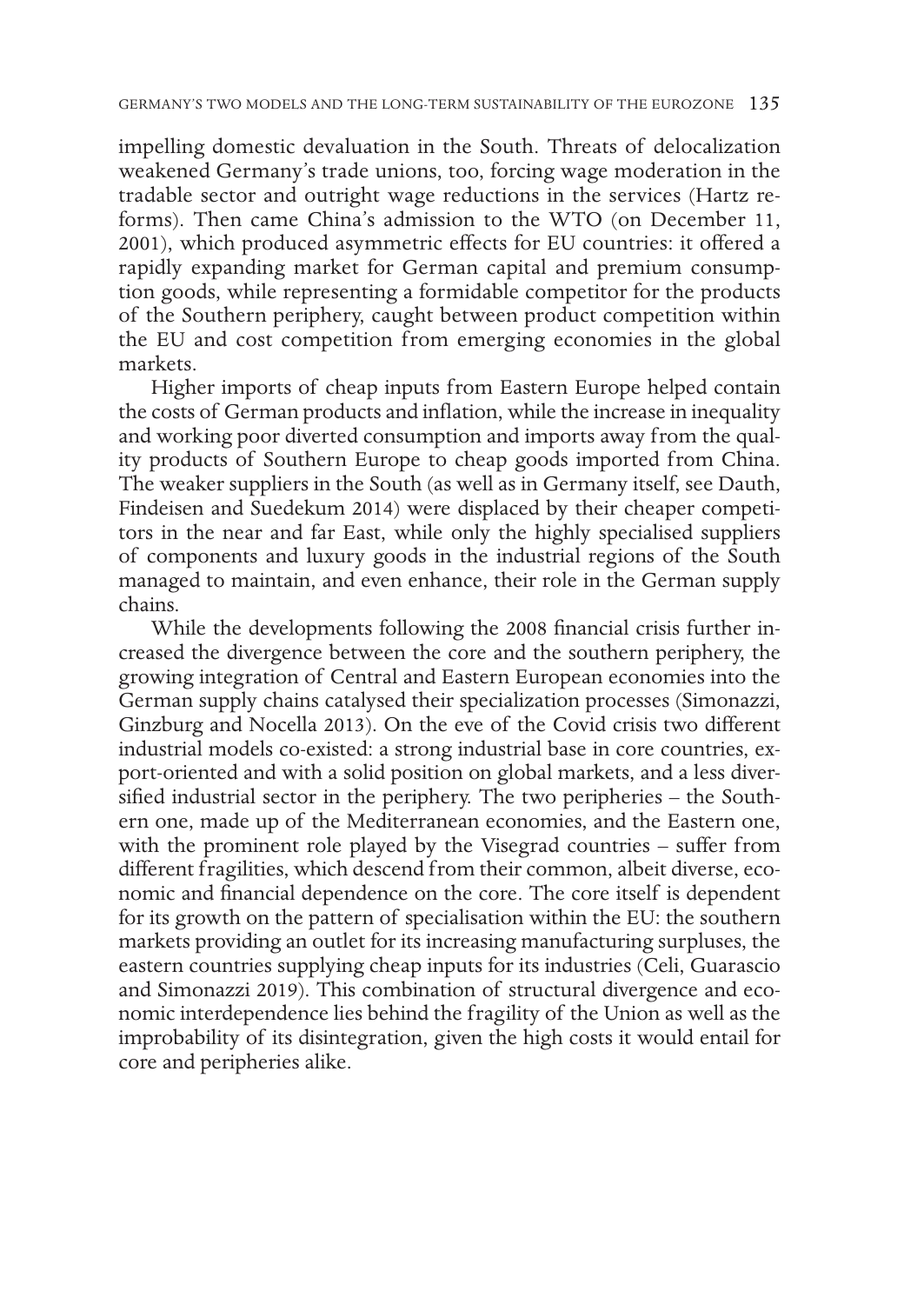# 2. Covid-19: A game changer?

#### *The European lost decade*

In the aftermath of the 2008 crisis it was believed that, with the evidence of the costs caused by neoliberalism and financialisation, Keynesian thinking would finally be reasserted. After a brief Keynesian spell, austerity came instead, ushered in by the bailout of the financial system. Austerity policies destroyed domestic demand across Europe: the fall in demand, production, and income in the South was offset neither by expansionary policies in core countries, the only ones with fiscal space, nor by higher demand in the eastern periphery – basically an export platform, where trickle down effects to the domestic economy are still too limited to provide support. Germany, which had built most of its huge trade surplus between 2003 and 2008 by exporting to the periphery, turned to the world market. Special international conditions – namely, China's impressive growth, which gobbled up German capital goods and high-quality durable consumer products (particularly cars, Simonazzi, Carreto Sanginés and Russo 2020), and the vigorous American recovery – supported Germany's ability to redirect its trade flows, expand its market shares outside the Eurozone, and make a speedy return to its pre-crisis production levels. By 2018 China was Germany's largest trading partner, while both peripheries became more dependent on the German (export) industry, and growth of the entire EU area was entrusted to world demand.

Changing international conditions – with China and the US moving towards a protectionist stance – exposed the vulnerability of the exportled model. Moreover, the developments following the 2008 crisis magnified the traditional weaknesses of the European model: the debtor countries' recurring crises, growing popular dissatisfaction with the European project, and the increasing technological gap vis-à-vis foreign competitors. Growing awareness of the gravity of these challenges urged a rethinking of policies and institutions. The World Economic Outlook of October 2012 opened the way for criticism of the theory of austerity with a chapter devoted to analysis of '100 years of dealing with public debt overhangs'. "The conclusion was that austerity programmes often worsen rather than solve sovereign debt problems: 'expansionary fiscal contraction' is likely a theoretical chimera" (Carabelli and Cedrini 2015). Many other institutions and academics followed, but proposals for reform met with the creditor countries' outright opposition or only partial implementation. The call for an active fiscal policy was restricted to countries with 'fiscal space', while the ECB managed to hold the monetary union together only by playing on the ambiguity of the objectives of quantita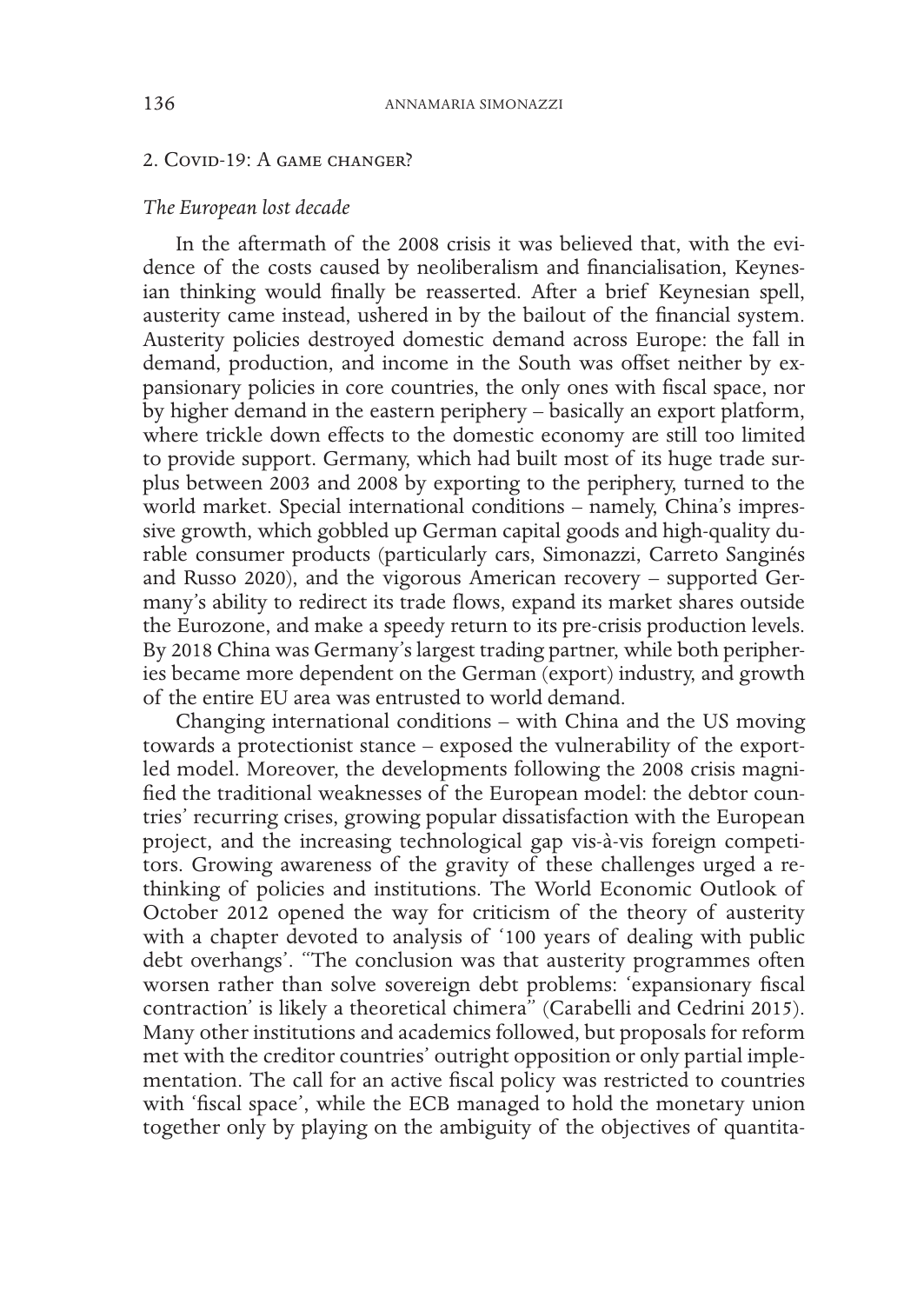tive easing (QE).<sup>9</sup> An unfinished banking union left out the common deposit insurance and the European social model left out a common unemployment insurance. At the same time reassessment of industrial policy, no longer conceived solely as competition policy, but as a crucial EU-wide policy essential to support R&D in the sectors on the cutting edge of innovation, remained firmly rooted in the principle of non-discrimination, without taking into account the special needs arising from the member countries' unequal development.

# *Then came the pandemic*

Compared to the post 2008 crisis, response to the pandemic has been much faster and more enduring. The ECB's intervention has proved swift, ample and targeted to the more fragile countries. It printed money to bail out governments and businesses alike; it deviated, albeit temporarily, from compliance with the capital key, buying more Italian than German bonds, and accepted securities that had lost their investment grading. Unanimous recognition of the ineffectiveness of easy money in relaunching recovery unless accompanied by fiscal policy led to monetary financing of public deficits at a pace unthinkable only 10 months earlier.

On the fiscal front, the Stability Pact was suspended and state-aid regulations temporarily relaxed. National governments implemented huge programmes to subsidise firms, workers, and households. A temporary 'Support to mitigate Unemployment Risks in an Emergency' (SURE), providing financial support to member states to fight the consequences of the coronavirus outbreak, was approved. Finally came the Next Generation EU, ushered-in by the Franco-German agreement, and variously hailed as: historical, symbolic, the first step towards burden-sharing and fiscal unity, the basis for a shared safe asset for the Eurozone, potentially supplanting the German Bund as the region's financial market benchmark or the US Treasuries in the international market. The euro rallied, appreciating against the dollar, and even high-debt countries enjoyed extremely low interest rates: the 10-year borrowing cost of Italian government bonds fell below 1 per cent, the lowest since the pandemic, while Portugal was able to issue ten-year bonds with negative rates. And all this before a single euro was paid by the EU.

<sup>9</sup> Krampf (2015: 190-191) observes that "It is hard to determine to what extent German policy-makers were supportive of the ECB policy. We know that the Bundesbank was very critical of the ECB non-standard measures, but Merkel and Schäuble were silent about it. One may argue that the German government was happy that the ECB 'saved the eurozone', while Germany could maintain its initial position regarding harsh conditionality and thus satisfy domestic constituencies".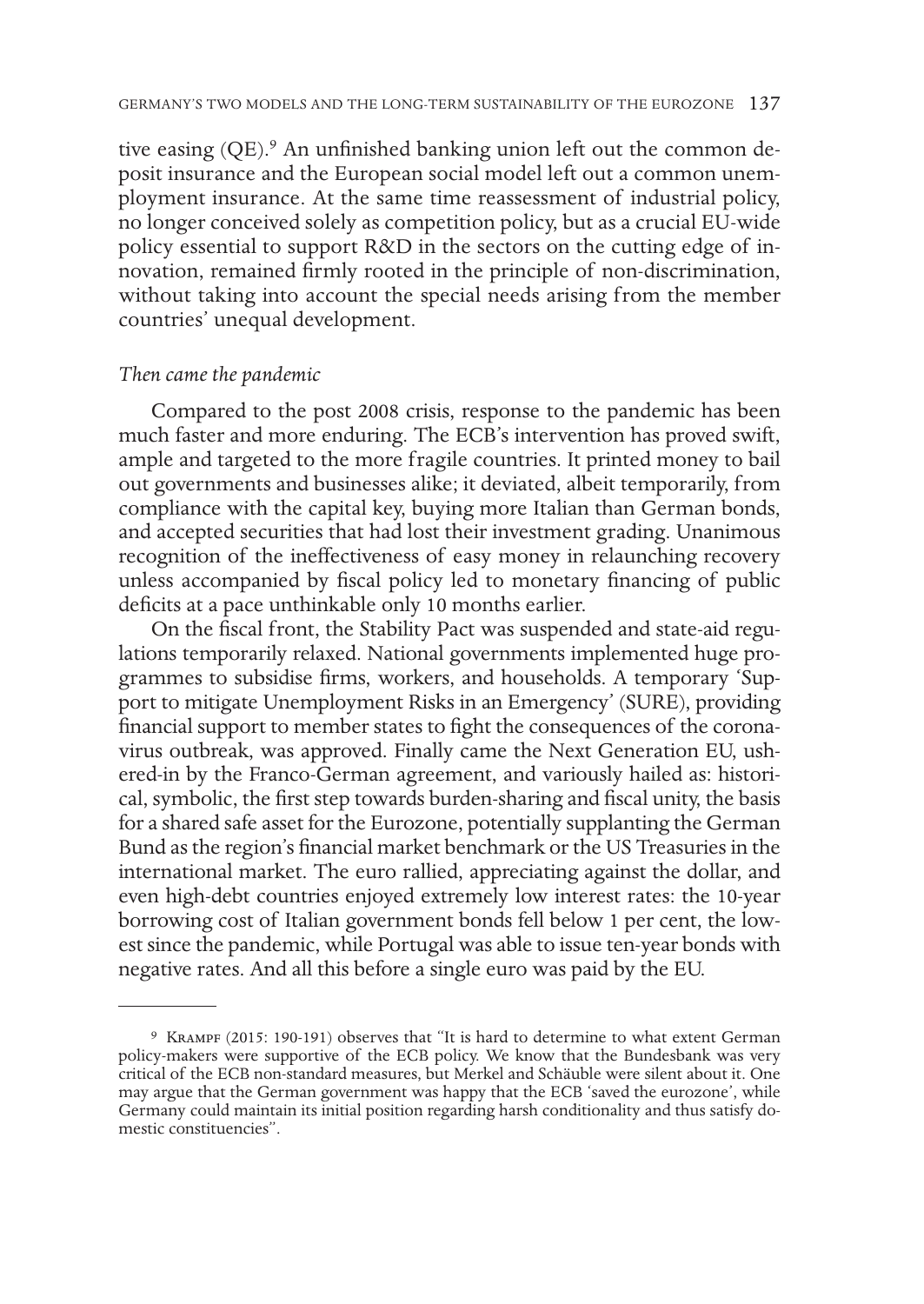The response to Covid-19 led to a profusion of references to Roosevelt and the New Deal. The major international institutions – the IMF, first with Blanchard, then with Gopinath, and the OECD, with its chief economist, Laurence Boone – had long warned that the mistakes of 2008 should not be repeated. Even Schauble, the stern German Finance minister, acknowledged that with Greece things may have gone a bit too far.

#### *A Keynesian moment?*

Does the remarkable monetary and fiscal activism mean a rehabilitation of Keynesian theory? To answer this question, it may be useful to refer to Keynes's distinction between 'apparatus of thought' and 'apparatus of action'. Economics – Keynes argues – is a method of analysis, rather than a recipe book: the 'diagnosis' (theory) is logical and general, 'the cure' is specific and is related to times and circumstances (Carabelli and Cedrini 2015). Thus, the cures are not meant to be definitive; they are subject to all sorts of special assumptions and are necessarily related to the particular conditions of the time. In a response to the reviews of the General Theory, Keynes says of his theory that:

It does not offer a ready-made remedy as to how […] to maintain output at a steady optimum level. […] I consider that my suggestions for a cure [for demand deficiency] […] are on a different plane from the diagnosis. They […] are subject to all sorts of special assumptions and are necessarily related to the particular conditions of the time (Keynes 1937: 221-222; quoted in Aspromourgos 2014: 10).

Thus we need to clear up the confusion between Keynes's theory, "the Keynesian analysis of the savings-investment relationship, and the 'Keynesian policies', that have been understood as a policy of generic public investments or undifferentiated incentives granted through credit or taxes" (Ginzburg 1978: 139). This (mis)interpretation of Keynes's theory, devalued to a particular case of the neoclassical theory valid only in the short term with rigid prices and wages, which came to prevail, survived the great recession caused by the financial crisis (Bertocco and Kalajzić 2019).

Has the theory (the apparatus of thought) changed with the pandemic? Well, there is the supremacy still attributed to savings as a permissive condition for investment; the claim that complementarities between monetary and fiscal policies should be fully exploited in *tail events*, but may be irrelevant or even counterproductive in *normal times*, and cannot be made to be permanent (Bartsch *et al.* 2020);<sup>10</sup> the frequent reference to the need to re-

<sup>&</sup>lt;sup>10</sup> The authors stress that there must be the prospect of bringing the policy mix back to the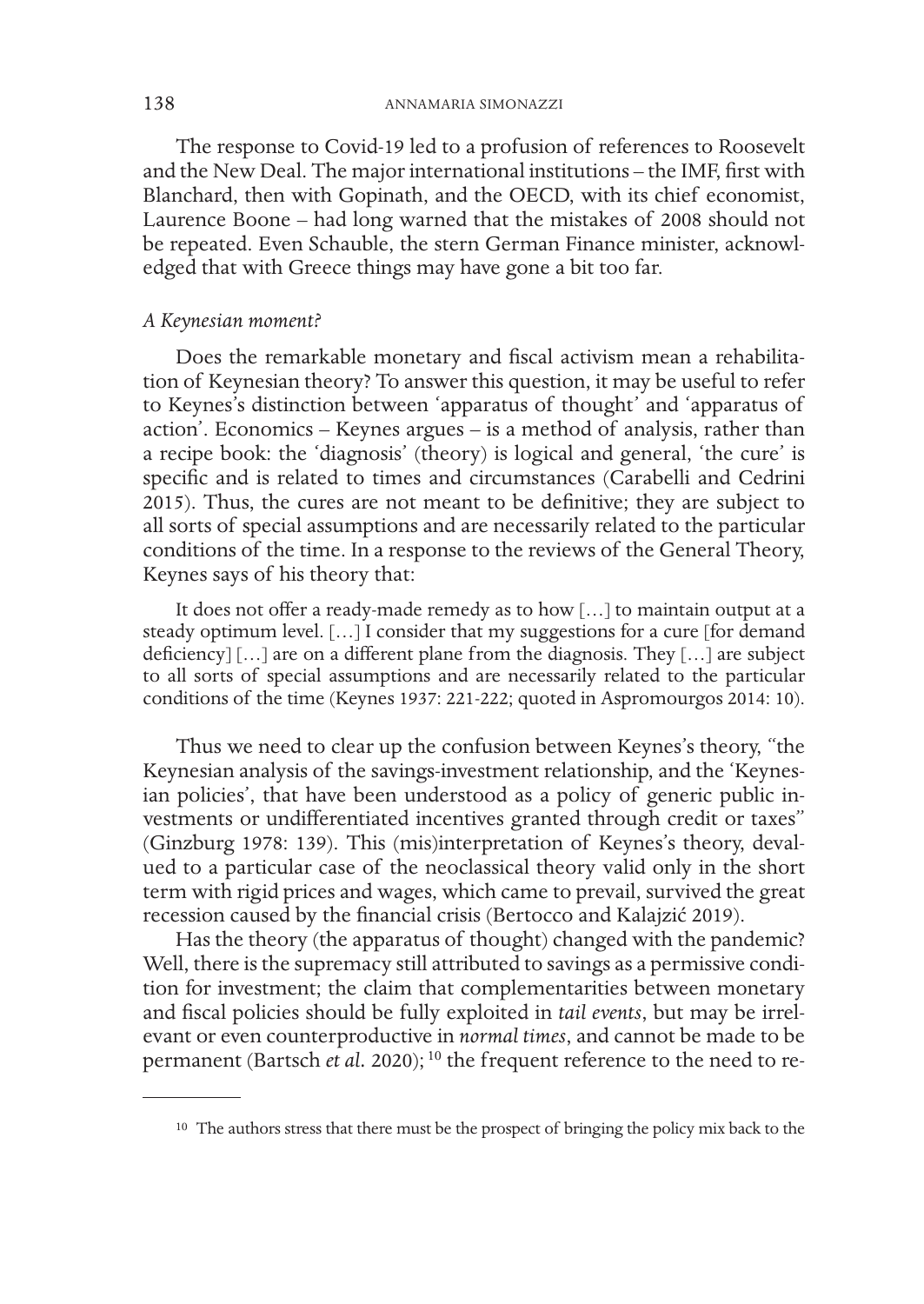turn, as soon as possible, to rules of sound finance; the undisputed priority given to the problem of public debt, to such an extent as to suggest allocating part of the NGEU funds to debt reduction (Clemens Fuest, president of the IFO); 11 and the influential minority in the ECB's governing council favouring an earlier end to monetary easing,12 dismissing the danger of low inflation in a highly leveraged EU. What it all adds up to is ample evidence suggesting that we are still within the textbook 'Keynesian case' of depression. Once we are out of the 'tail event', the old rules apply.

As for the 'apparatus of action', the enthusiasm of the first hour soon faded away. The political consensus on the NGEU soon dwindled, amid concern (and mistrust) about the misuse of funds.13 The project was downsized, the share of grants reduced, the financing conditions tightened. The long process for the approval of the loans means that the countries will have to finance the long-lasting emergency with national funds by borrowing on the market. Given the countries' differing capacity to mobilize national funds, we may with some good reason fear a further increase in divergence. The German government has been extremely generous in responding to the wreckage caused by the lock-down, arranging monetary and fiscal measures to keep the business sector viable through job retention, prompt availability of funds to avoid liquidity crunches, and guarantees with unlimited commitment (in volume and duration) ensured by the KfW.14 Once again, Germany's handling of the crisis confirms the prag-

middle of the road, where independence still holds. Otherwise, "the cost would be a loss of instrument effectiveness as soon as this change in regime is anticipated by firms, workers, and markets".

<sup>&</sup>lt;sup>11</sup> This does not imply underestimation of the debt problem, but is only meant to underline the need to pay attention to the particular conditions of the time. If in the 1930s, in the midst of the great depression, Keynes opposed the idea of a sinking fund to reduce public debt, in 1943 he reacted with annoyance to the thesis of the non-existence of limits to public debt, advocated by Lerner, whose lack of judgment and intuition – as Keynes wrote to Lionel Robbins – could lead him to 'preposterous conclusions'. In our time, with an unregulated financial system and lacking political consensus on how to deal with countries' debt, uncertainty about the debtor's solvency can wreck the boat.

<sup>12</sup> The minutes of the ECB's December Governing Council report a heated discussion on the monetary policy stance. There was a strong sense that the ECB must follow its given mandate and must not cross the line to debt monetisation. See ARNOLD (2021).

<sup>&</sup>lt;sup>13</sup> Italy and Spain – among the worst-hit countries and the top two recipients of the aid – have a historically poor record in spending EU money, leading to concerns that the funds may not be spent because of bureaucratic and administrative hurdles. Moreover, after years of acrimonious discussions between the Italian government and the EC over decimals of the public deficit, the prospect of European funding has actually created a climate of euphoria, which risks misuse and waste of money.

<sup>14</sup> Jörg Kukies, State Secretary at the German Federal Ministry of Finance, reports that, drawing on the ECB's experience that reducing uncertainty reduces the need for funds, the German government committed much higher sums than the European average, but in the end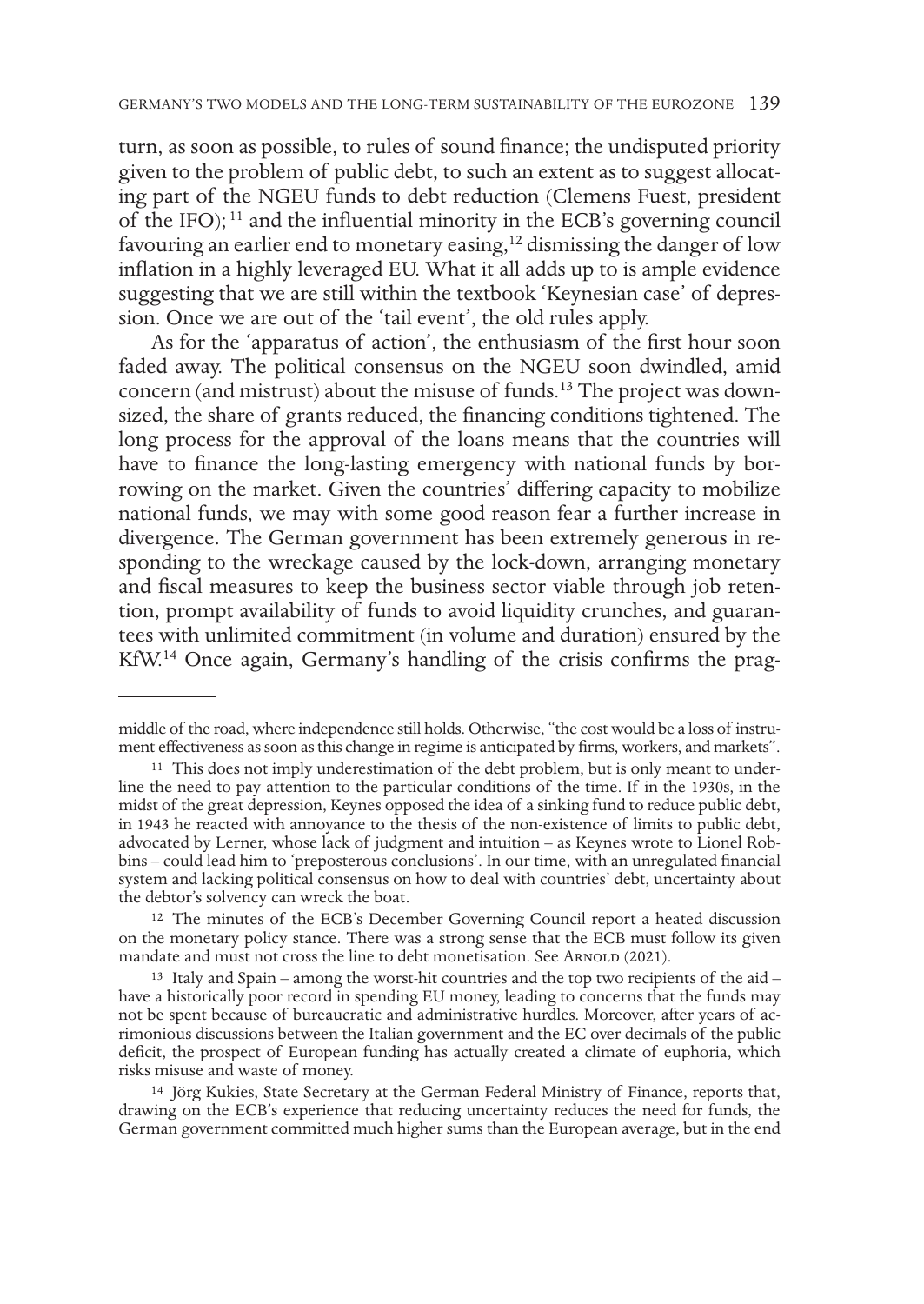matic nature of its policy-making, the opposite of what it had preached to other countries over the years. The advice should then be "do as I do, not as I say". For countries with weaker finances, a major source of help is coming from the ECB, which envisages a further expansion of the bond purchase programme and financing to banks at negative rates (a programme whose legitimacy is time and again challenged before the German Constitutional Court). Still, the increase in their public and private debts is a time bomb for the stability of the Union.

#### *Can Joe Biden do it?*

Compared with the massive investments needed to tackle the emergency and post-emergency restructuring process, the NGEU funds are not a game changer. And comparison with the US is unforgiving: President Biden's big fiscal push is not just going to speed up the recovery, but will also broaden the supply capacity and strengthen the technological leadership of the US economy. However, the size of the US fiscal stimulus immediately raised the spectre of inflation. Comparison with the 1970s, when a severe shock triggered a massive policy response, is giving voice to the new-old inflation dispute. The concern is that the stimulus pact may activate demand well in excess of supply, fuelling price increases that, far from transitory, can become entrenched in inflation expectations, challenging the FED's commitment to low interest rates.

The concern voiced by a number of US economists echoes the warning of European economists to bring the policy "back to the middle of the road" and return the economy to its normal state of equilibrium of full employment, guaranteed by the operation of market forces without government interference. There is no doubt – it is admitted – that large-scale monetary and fiscal buffers were urgently needed to mitigate the immediate shock of the virus and the attendant economic lockdown. The key question is whether we can be confident that the state of exception will end and the policy will be withdrawn. If we can clearly identify that moment, we need not worry about inflation. But if one exception begets more exceptions, there will be no clear way out. By de-anchoring long-term inflation expectations, the amount of stimulus being proposed could create inflationary pressures that the FED would be unable to contain without causing a recession.<sup>15</sup>

the funds actually requested were much lower: confidence that liquidity would also be available in the future effectively allayed the rush for funds. Additionally, aid (up to 75 per cent of losses), was not targeted, since it was estimated that the speed of the intervention was more important than the possible costs due to sharp practice.

<sup>15</sup> We refer to the debate in the March-April issues of *Project Syndicate* hosting the opin- ions of various economists.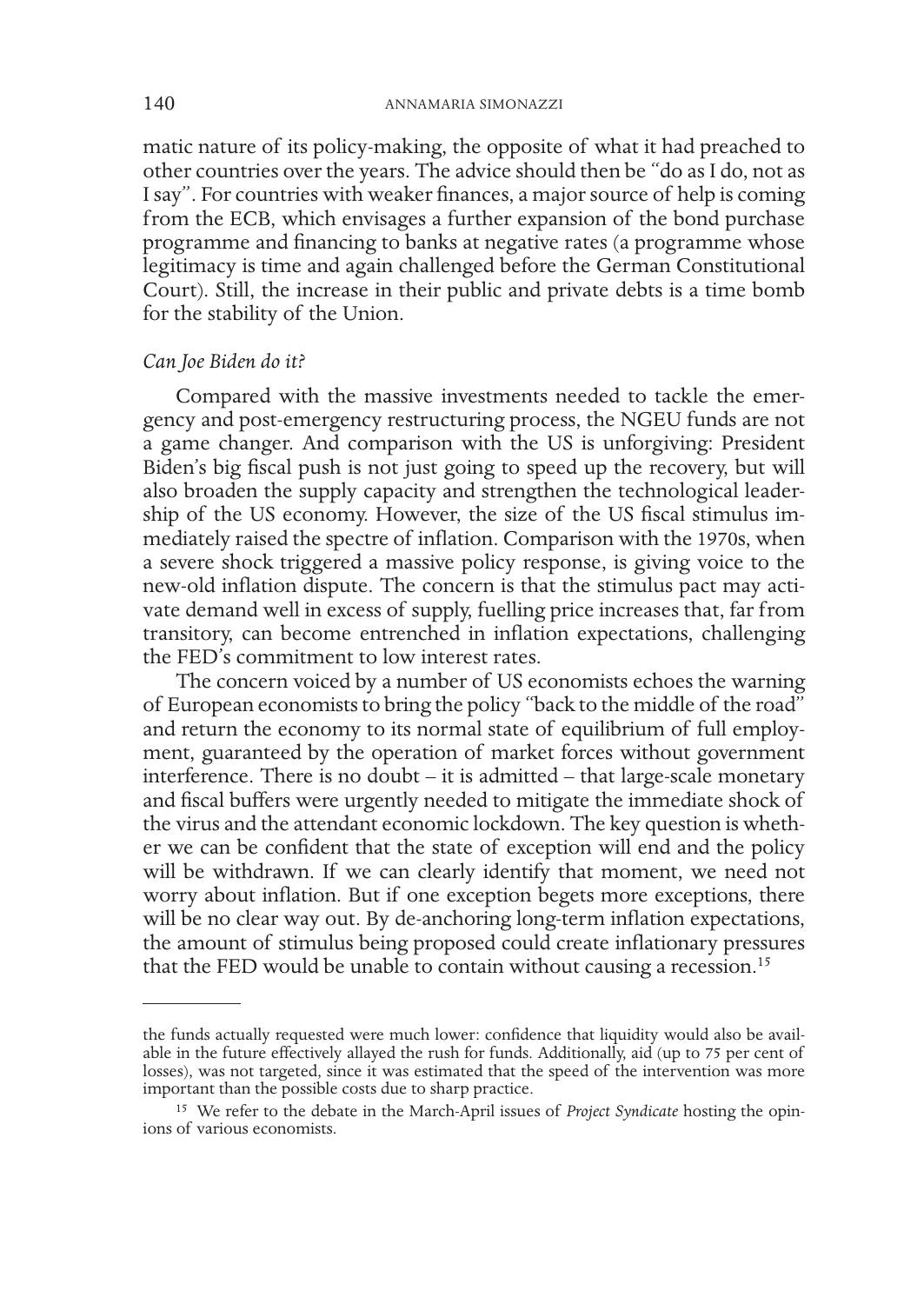The future trend of inflation will depend on a multiplicity of factors which have to do with the proportions, speed and composition of the increase in demand relative to the elasticity of supply. The traditional tools of economic policy – claims Galbraith (2021) – have been questioned both theoretically and empirically and are not a useful guide for understanding a US economy that has become fully enmeshed with the rest of the world and fundamentally reshaped by China's rise. But there is more to it. Biden's programme has a long-term goal: to modernize the economy and reassert the country's technological hegemony as well as tackling America's problems of inequality and precarity that reflect an unsustainable maldistribution of wealth and power. The American Jobs Plan is often referred to as an infrastructure package.

The definition of infrastructure – writes Binyamin Appelbaum (2021) – depends on what a society is trying to accomplish […] Infrastructure makes other things possible […] The infrastructure of driving is roads and bridges and gasoline pipelines. The infrastructure of the digital economy is glass cables and silicon chips and millions of lines of code. The infrastructure of democracy, Mr. Reagan said on that day in 1982, includes "a free press, unions, political parties, universities" […] And as states accepted responsibility for social welfare, it is natural that the definition of infrastructure expanded to encompass the safety net, too.

Thus Biden's agenda includes higher labour standards and a fairer tax system, investments in healthcare, childcare and education, electric-car charging stations and more resilient supply chains. A higher inflation rate, higher taxes on top incomes and multinationals, and redistribution in favour of the lower-middle classes can be interpreted as the constituents of a policy aiming to redefine the power relation between finance and industry.

#### *Maastricht reloaded*

In Europe, the post-pandemic recovery issue is mainly defined in terms of: "How to pay for it". It is worth recalling that in 1930 Keynes wrote to Roosevelt to assure him that he could spend and print money to get out of the crisis. It is not a question of denying the difficulties entailed in financing the recovery, but of putting these difficulties into perspective. Within a *true* monetary union, the financial institutions have an unlimited ability to finance investment, subject to the sole restrictions represented by production capacity and, in an open economy, the external constraint. While these restrictions do not apply to the European Monetary Union, at least for now, nor does the condition of a true monetary union.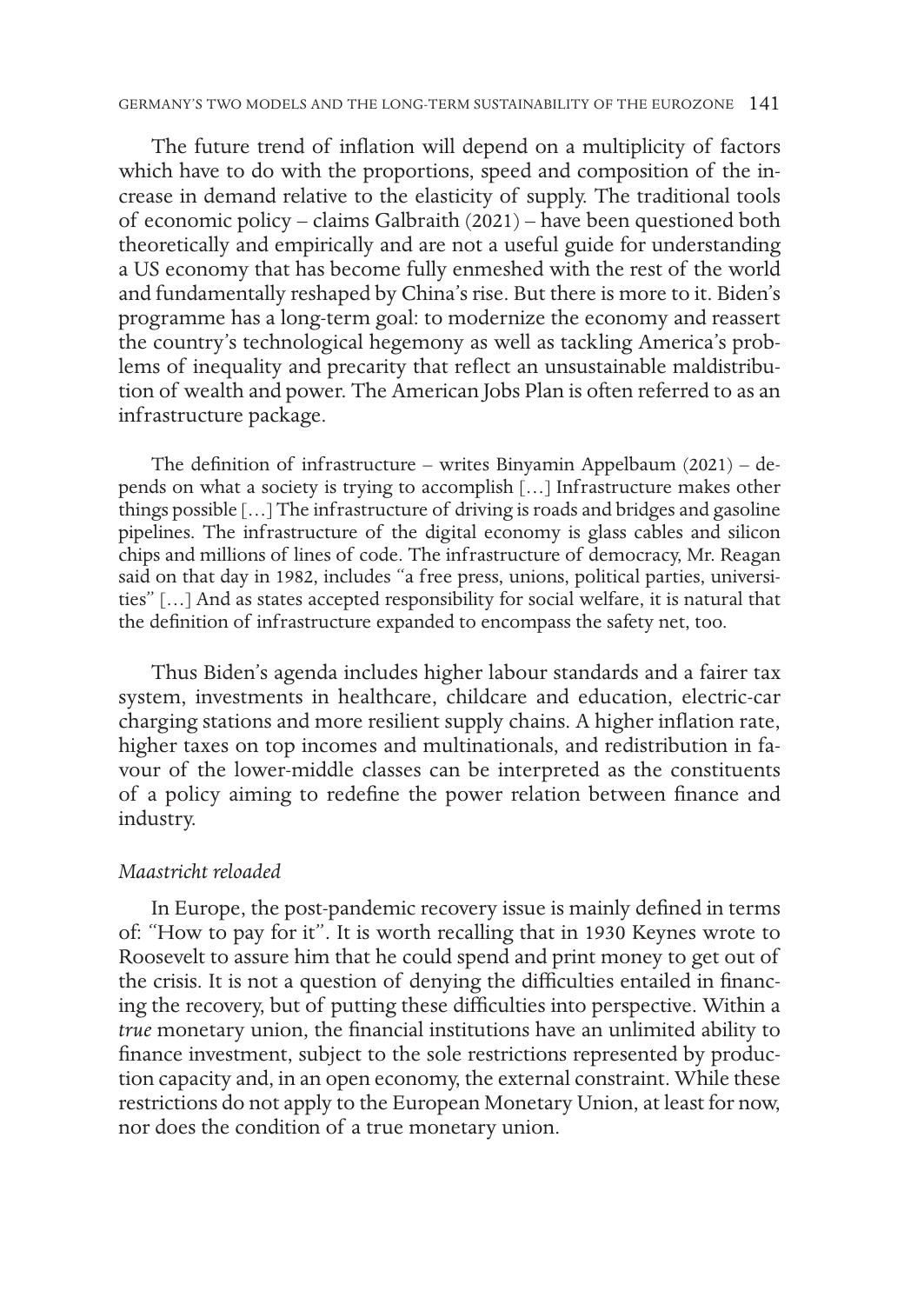Covid-19 turned out to be an asymmetric shock. Not only did it hit countries that were in markedly different conditions, but sectoral differences in the production structures also entail that regions in Southern Europe, more specialised in services such as tourism, are likely to suffer more serious and long-lasting recessions than those in the north and east of Europe. The European Systemic Risk Board, which monitors the EU financial system, has warned of a potential 'tsunami' of corporate insolvencies once the governments' crisis-era support is withdrawn, and called for a shift to more targeted policies that help otherwise viable companies which are struggling with excessive debt. Moreover, while financial aid is badly needed to contain the worst effects of the pandemic, short-term relief should be accompanied by a wide-ranging investment programme with the aim of modernizing and innovating the production system.

We face a future of high public and private debts. With debt/GDP ratios of 160 per cent in Italy, and well above 100 per cent in other EU countries, return to the Stability Pact may well imply breakdown for the euro. There is a broad consensus among economists on the need to defuse the debt bomb. Proposals range from mutualisation to monetization – for instance, issuance of perpetuities (consols) or very long-term bonds, backed or bought by the ECB in the primary market and buried for good in its coffers. A "whatever it takes" statement by the Eurogroup on a common debt policy and provision of a safe asset (other than the Bund) could mobilise domestic savings, thus contributing to alleviating the financing problems in debtor countries.

These proposals are meeting with a chilly reception by the governments of the creditor countries. The ongoing discussions among member states seem to suggest that once the emergency phase is over, pro-austerity countries will push for reintroduction of tough fiscal rules and austerity plans. GDP growth in excess of the interest rate – it is argued – would allow for a gradual reduction of the debt/GDP ratio even without large primary surpluses. However, two conditions must be met for this to occur: a macroeconomic policy supportive of growth, and a monetary policy of low interest rates. These conditions are far from granted: the former is threatened by the debt reduction policy itself, and both are endangered by the spectre of inflation, which is being reawakened by the hawks in the ECB and some economists. Trying to get around the opposition, a French document (Martin, Pisani-Ferry and Ragot 2021) avoids questioning the Stability Pact head on, though stressing that the debt criteria are too far from the post-covid realities and lack analytical justification. It proposes, rather, the introduction of discretionality in setting the norms through definition of country specific, medium-term objectives, while keeping within a system based on rules.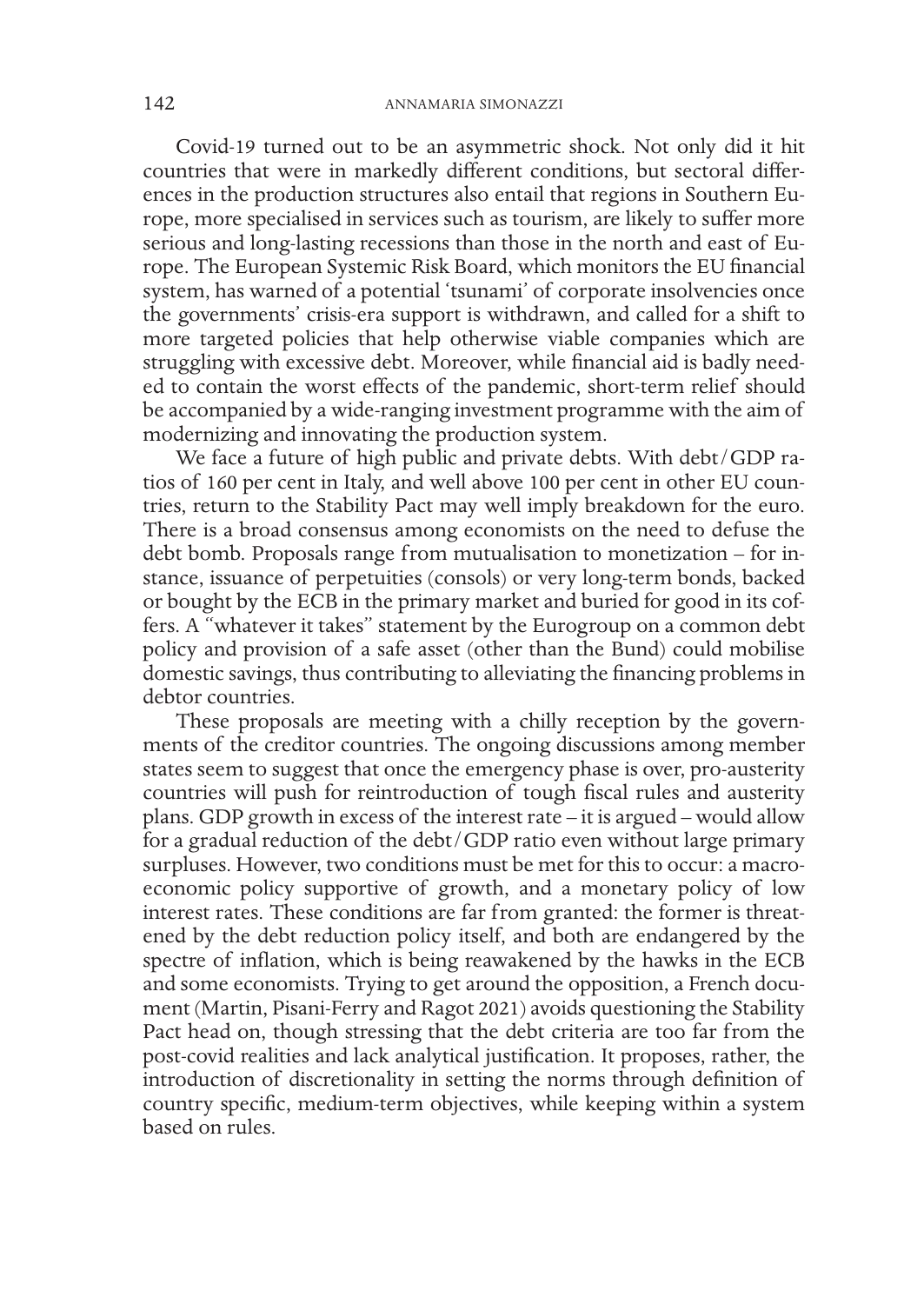It is doubtful that a change of the fiscal rules without a change of the whole model can prove decisive. As in the past, a change in policies can only come from fear of the system imploding. After all, the German Chancellor killed Barroso's Eurobond proposal in 2011 and opposed the French proposal for a collective debt no later than April 2020. Only the spectre of EU disintegration in a changed international setting can account for the rehabilitation of fiscal and monetary policy and Germany's abrupt U-turn on fiscal rules and collective bonds in the pandemic. Germany needs Europe in order to meet the challenges deriving from the changed geopolitical context, the EZ debt crisis, the rise of right-wing movements, and the widening gap in new technologies that is threatening the supremacy of its industry. These factors can also account for the new activism in support of EU (and national) plans for a common industrial policy targeting digital, green and state-of-the-art technologies.

### 3. It will never be the same again. Structural change and the pandemic

As in the 1970s, the EU is confronting new epochal changes in the world of production: the digital transformation, new consumption patterns, the (partial) reversal from globalisation to regional blocs. Covid-19 has speeded up these transformations, accelerating the adoption of digital technologies: remote working and cloud migration, investments in data security and artificial intelligence are changing the organization of work and the division of labour within the factory and along the value chains (VCs), making adoption of a forward-looking strategy more urgent.

The new technological transition is likely to affect both the relative positions of the member states within the EU and that of the EU vis-à-vis its competitors. The technologies popularly known as 'Industry 4.0', designed to renew and reshape manufacturing processes and value chains, are expected to substantially increase efficiency and flexibility in governing production lines and VCs. Since Industry 4.0-related opportunities are maximized when they interact with a closely connected, technologically advanced network, they are likely to thrive in the productive systems that are best equipped to develop and absorb these technologies. Conversely, for the countries lagging behind, adoption of new technologies and machines may prove inadequate to the task of adapting to systems integration that operates at both the technological and the organizational levels. Nor is the traditional industrial policy, based on granting subsidies, tax breaks or credit facilities, up to the task any longer. Even regional and national systems once thriving on incremental innovation can be put to the test.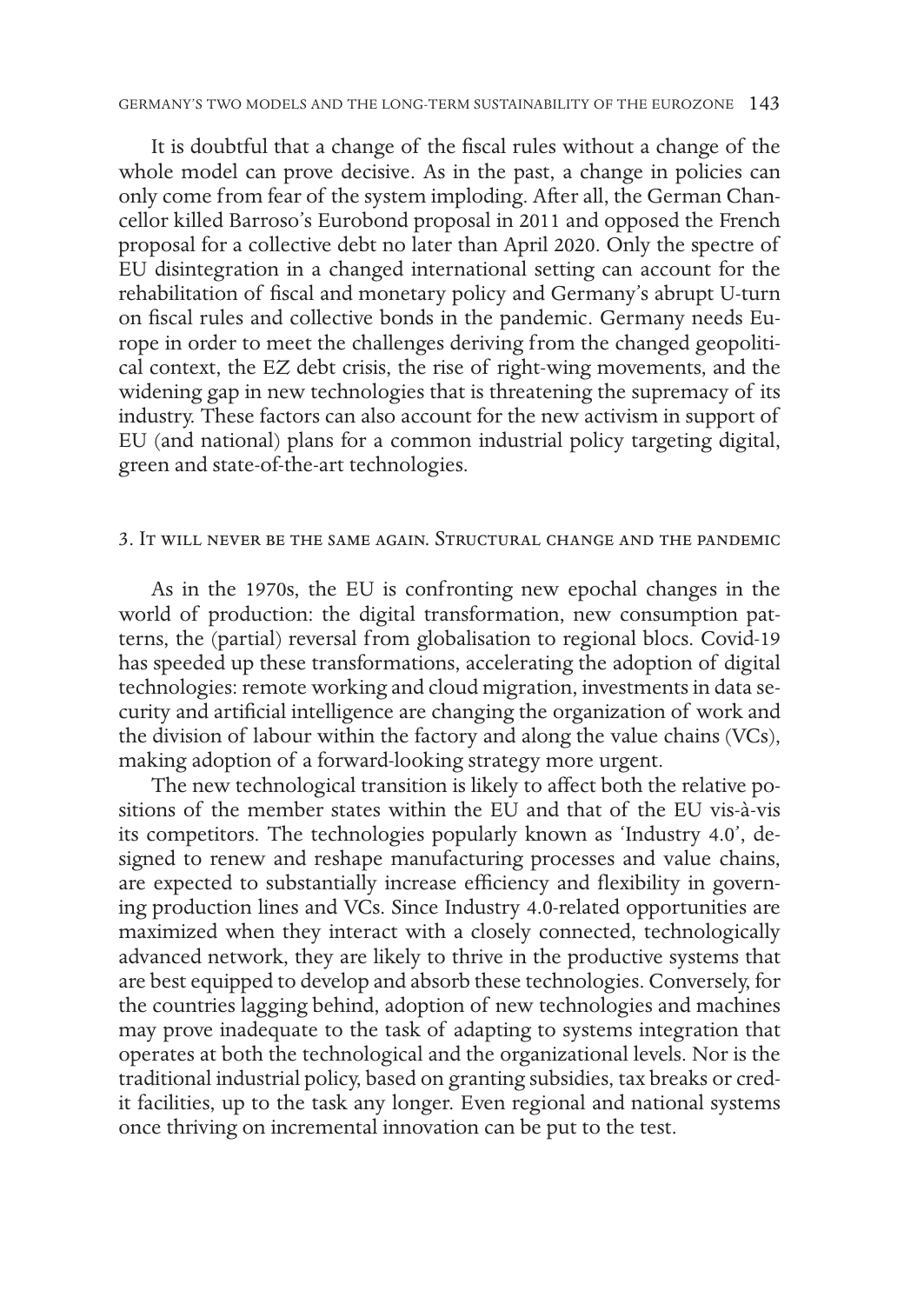Thanks to the digital technologies, the company at the head of the VC can control costs and production conditions, and can decide on the distribution of profits along the VC. As a consequence, many inputs and components have acquired the characteristic of a commodity in a market where the quality must be up to the standard required, but price competition determines the localisation of production. The risk of delocalisation can be all the greater for those countries that do not have lead companies and whose producers participate in value chains headed by companies headquartered outside the country, as is the case of the countries of southern and Eastern Europe, heavily dependent on German firms. European peripheries (and the Southern periphery in particular) risk lagging behind, or even falling further back in the industrial race.

Europe must compete in the global market with nations that are actively supporting their industries in the innovation race: promoting their start-up systems for the creation of new products and services through innovative technologies, and/or relying on a huge internal market to aggressively target new growth sectors at home and abroad. The EU needs to respond to these challenges by redefining its policy, offering a common, coordinated, targeted response. Yet, the European countries are still moving independently, each one for itself. This lack of coordination risks dispersing the advantages represented by the size of its common market, the complexity of its industrial structure, and the richness of its history and knowledge. This is where the German attitude is decisive, since where Germany goes, the Eurozone will follow.

# 4. Germany's two models

The German model is not monolithic but, rather, a complex, tense and shifting process of antagonism and accommodation between two different domestic 'advocacy' coalitions, ordo-liberalism and 'managed capitalism'. These two faces of the German model exhibit over time subtle shifts in its centre of gravity, depending on the particular situation and which coalition is ascendant on particular issues. Internal conflicting interests – capital versus labour, industry versus finance, small versus big business, political advocacies – sway German choices in European and foreign policy (Celi *et al*. 2018).

During the process of European integration, the German export-led model has undergone notable changes. Remarking on the oscillating Europeanism of the German government, De Cecco (1992: 13) pointed out that Germany tended to move closer to Europe in times of economic and political weakness, only to distance itself again in times of economic strength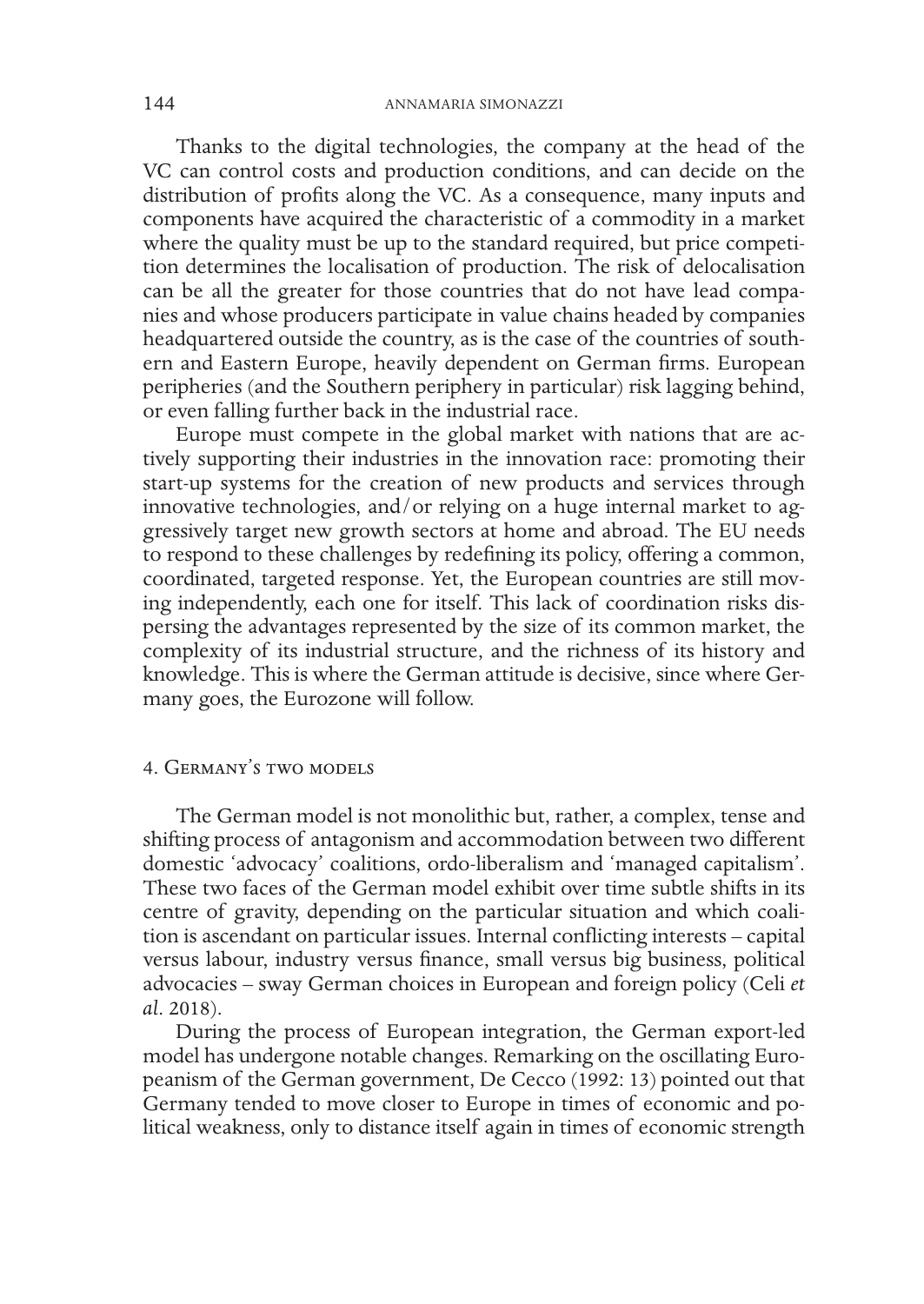(adding that the plans devised when Germany felt weak came to be implemented when the German cycle was over and they were no longer needed). Since German unification, the traditional corporatist model has seen substantial changes. The integration of China and Central and Eastern Europe (CEE) in the global economy represented a double shock for Germany, with major, contrasting consequences for its industry and labour. While China provided a huge export market for its key sectors, the eastern enlargement opened the way to building regional value chains that combined cost and quality competitiveness (De Ville 2018). However, both developments caused substantial job losses in the German regions with higher concentrations of import-competing industries. Industrial relations became more adversarial and the weakening of the unions' bargaining power resulted in wages rising less than productivity, also in core sectors. Defence of industrial employment in the key sectors through strategic nearshoring came at the cost of other sections of the German society (Dauth, Findeisen and Suedekum 2014). Imports of cheap consumption goods and wage suppression in fringe sectors of industry and in the services contributed to restraining inflation in consumption goods, making wage containment in the export industry more tolerable. Hassel (2014) observes that the formation of a large area of low wages occurred with the support of the core industries and the tacit support of the work councils of the core workers. She stresses the importance of core producer coalitions in driving and shaping policy and institutional change, to the disadvantage of other producer groups. Lehndorff (2015) argues that, conversely, Germany's rapid recovery following the 2008 crisis was due to the resumption of elements of the old corporatist model.16 As in the past, Germany's participation in the EU helped to reduce the costs of restructuring by providing a market for German industry, and to ease the pressure on wages by containing the appreciation of the currency. But the fall in the wage share and the consequent persistent depression in consumption hampered growth in the entire area.

"Export-led growth, characterized by aggregate wage suppression and high corporate profits", write Braun and Deeg (2019: 1; 4), also affected the bank-industry relation, since it "allowed non-financial corporations to increasingly finance investment out of retained earnings, thus lowering their dependence on external finance". Two qualifications are in order. First, the fall in the demand for financing must be seen in relation to the fall in domestic investments. The higher corporate profits were redirected towards

<sup>16</sup> The unions of core industries (IG Metall and Chemical) eventually saw the expansion of the low-wage sector – in particular, low-cost competition by atypical (agency) workers – as a direct threat and sought to close the gap in regulatory conditions and wage rates (Baccaro and Porusson 2019).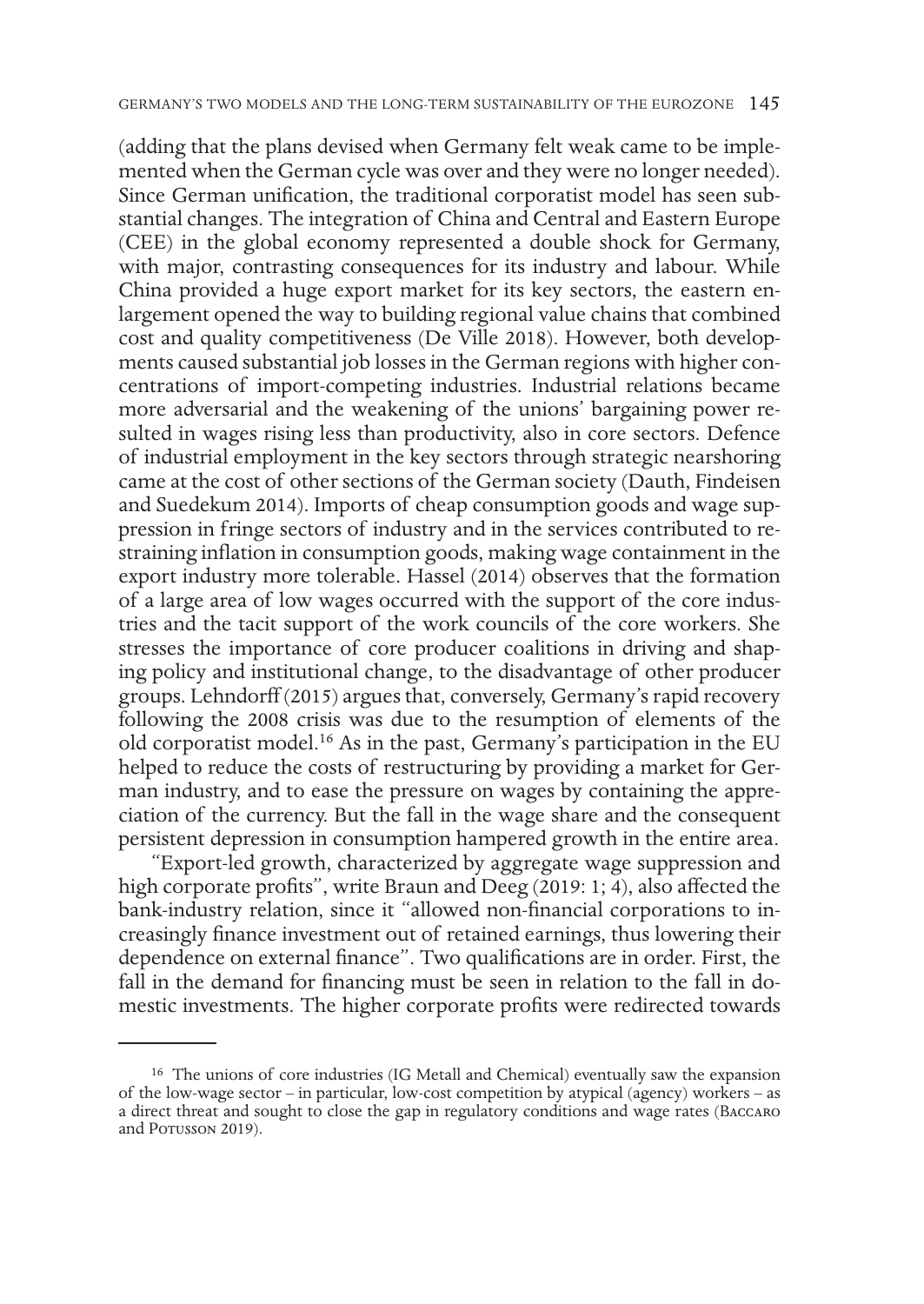the financial markets: the resulting fall in investments accounts for the emergence of the industrial sector's net credit position. This point is rightly emphasized by Detzer and Hein (2014), who argue that the process of financialisation, with the increasing dominance of finance in the investment decisions of big companies, has been an important factor in constraining the dynamics of domestic demand in Germany.17 Beginning in the late-1990s, the share of financial profits (interest and dividends) in the gross operating surplus of German nonfinancial corporations (an indicator for the 'preference channel' of financialisation and shareholder value orientation effects on real investment) more than doubled from around 10 per cent in the late 1990s to over 20 per cent in 2007 (and rose above 25 per cent until 2011). Many of the big banks shifted their activities from traditional commercial banking towards investment banking.18 The second point concerns Braun and Deeg's assertion that demand-constrained lending reduced the power – and relevance – of banks vis-à-vis German industry. This claim neglects the close relations linking public (state and savings) and cooperative banks with the Mittelstand.<sup>19</sup> In the end, big (and not so big) banks that had turned to the international financial markets in search of easy profits, fuelling the consumption boom and the ensuing sudden stop in the European periphery, were punished by the 2008 crisis, and had to be bailed-out by the government. "Saving the banks" prevailed over the alternative "saving the states", opening the way to the bank-state doom-loop in the periphery, and the consequent austerity.

The wage suppression and the absence of "credit-led consumption", together with the fall in investments, combined with a fixation with fiscal austerity (the budgetary 'schwarze Null') in determining the stagnation of domestic demand in Germany, setting the low-growth pace of the entire Eurozone.

<sup>&</sup>lt;sup>17</sup> They add that, "with those changes, a much more active market for corporate control emerged, along with the establishment of new financial actors, such as hedge funds and private equity funds" (DETZER and HEIN 2014: 5).

<sup>&</sup>lt;sup>18</sup> "In the years running up to the 2008 financial crisis, the activities of commercial banks partly shifted from traditional, relationship-based banking to 'market-based banking', defined as wholesale money-market borrowing to finance bank loans, which in turn are designed to be securitised and sold. The result was that banks and securities markets became increasingly indistinguishable in a functional sense" (Braun and Deeg 2019).

<sup>19</sup> This section of banking is so relevant to industry that the German government expressly negotiated the exclusion of the public banks from the Single Supervisory Mechanism of the Banking Union.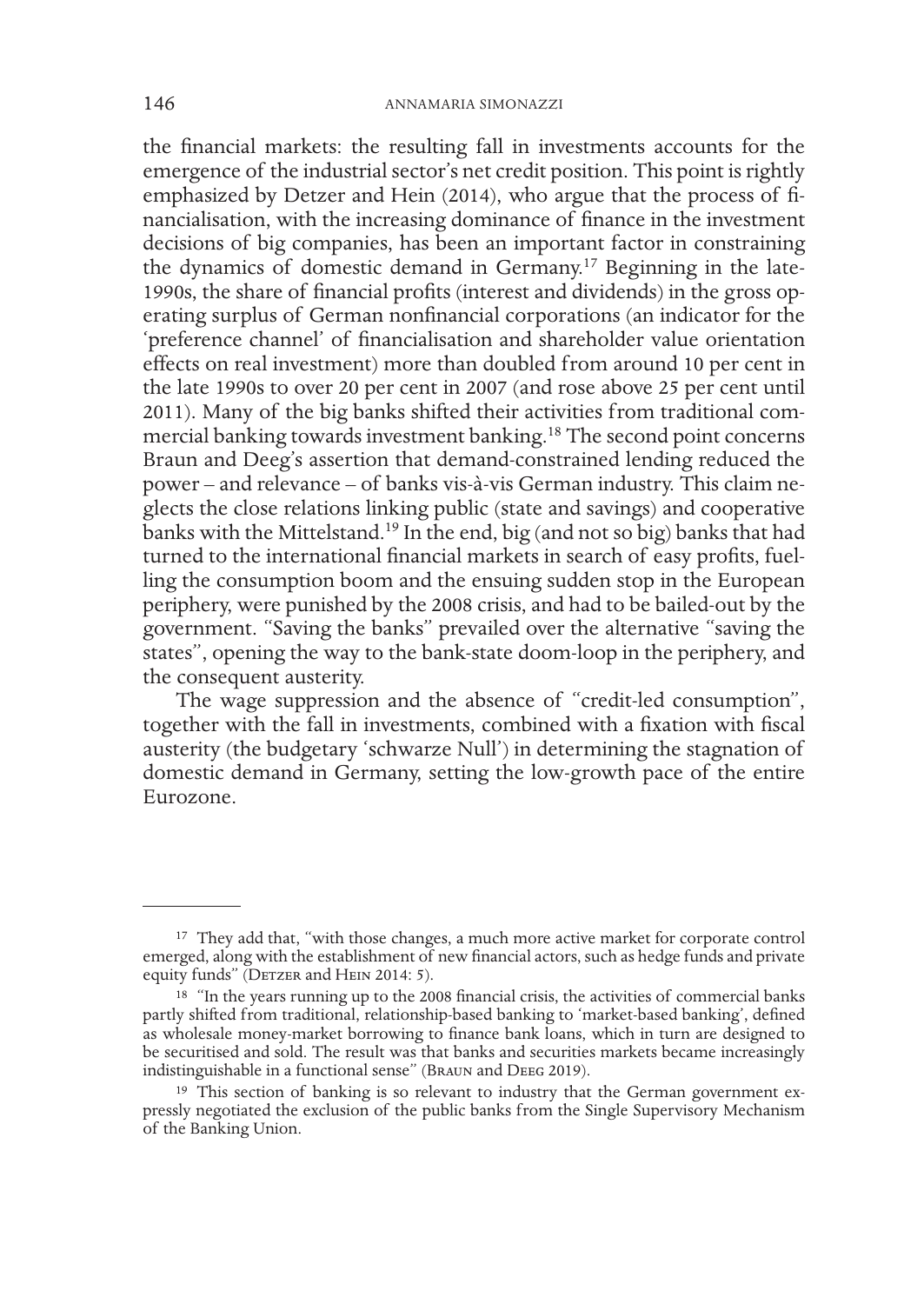# *Is this time different?*

It was argued in section 1 that the process of European integration was accompanied by the macroeconomic transition from 'politicized' management of economic policy based on discretion to 'depoliticised' management based on the automatism of rules (Burnham 2001). As Blyth and Hopkin (2019) observe, "governing nothing is fine so long as nothing is wrong". When the system has a heart attack, policy becomes relevant once again. While, at the height of the Greek crisis, Germany's finance minister Wolfgang Schäuble could make clear that "elections change nothing. There are rules", as the effects of the debt crisis developed, the risks of a system governed by rules – or entrusted to the market – became evident even to Germany.

The decade-long compression of public and private investment has severely affected German long-term competitiveness. Speeding up the adoption of digital technologies across the economy, Covid-19 exposed Germany's weaknesses. Germany has a powerful engineering tradition, excels in technical innovation in key manufacturing sectors, but is poorer when it comes to radical innovation and lags far behind in digital services (James 2017). It lacks large-scale consumer tech companies and online platforms capable of competing with the global US and Chinese giants. In spite of its enormous manufacturing surplus, Germany runs a digital services trade deficit with the United States. And, more worryingly, given the pervasiveness of the digital technologies, this gap threatens Germany's pre-eminence in its key industries.20 Not even finance is safe from this threat. Relying on cloud computing services operated by the Big Tech firms, Fintechs risks becoming dependent on these most formidable competitors. Big Tech firms can cross-subsidize their financial businesses, which are only a small part of their overall activity, and can thus control customers' data across the board (Eichengreen 2021).

The historically low German and European (private and public) expenditure has been a drag, rather than a cause of greater prosperity, failing to drive in the direction of the urgently required modernization of physical and digital infrastructure. Catching up with foreign incumbents and governing the technological transformation require an enormous effort in research and investment: the established oligopolies enjoy huge economies of scale, are protected by impregnable intellectual property rights and sup-

<sup>20</sup> As Peter Altmaier put it: "In the future, 50-60 per cent of the value of a car will consist of digital devices and tools, and 20 per cent of batteries. So if we're not careful, we'll only be responsible for the windows, seats, and wheels". Quoted in James (2017). See also Chazan (2017).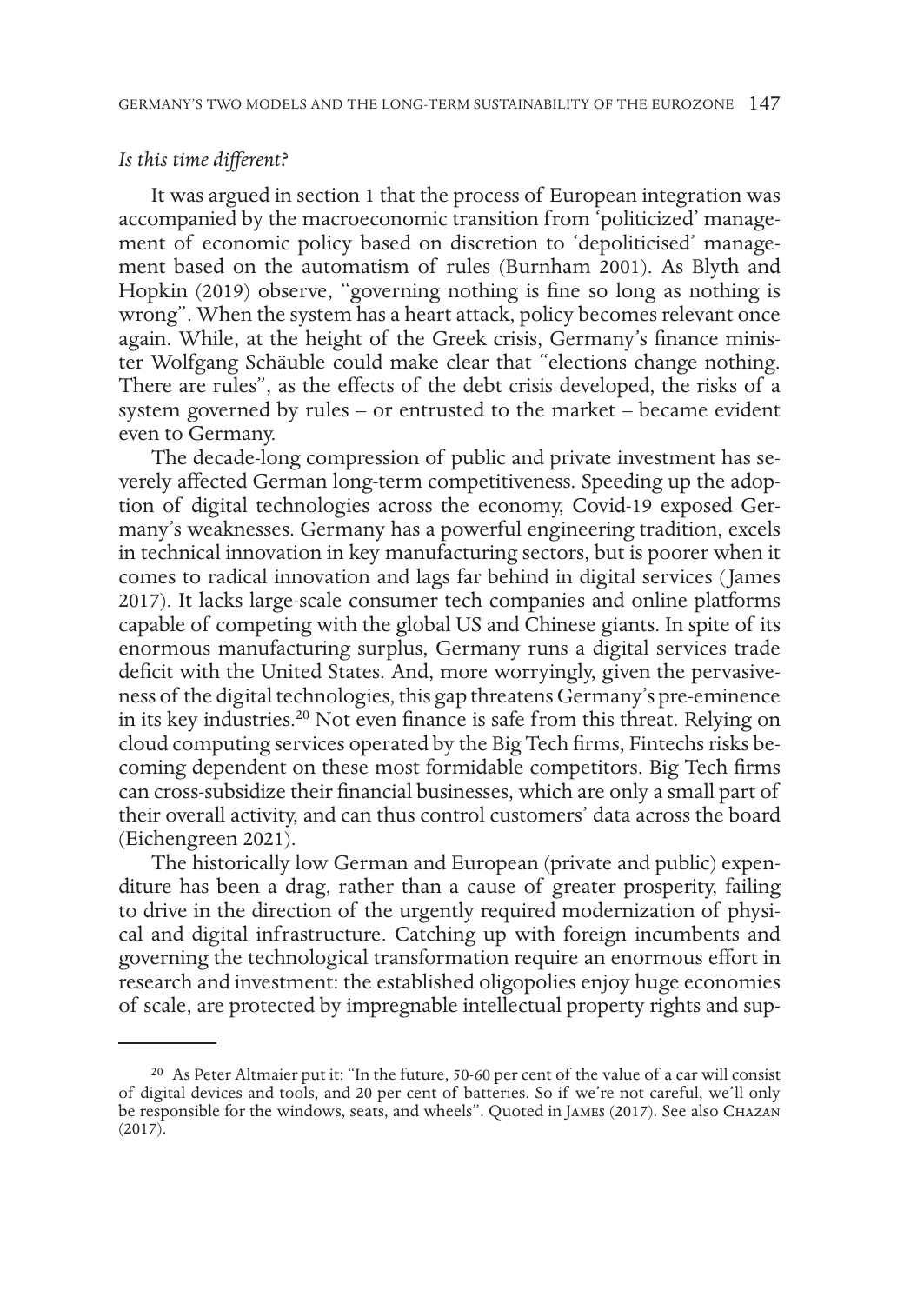ported by their governments. It also requires scale. Germany is too small to go it alone in the international arena, but it can forge ahead either together with the other member countries, giving a helping hand in the development of the whole European area, or as the leader of an economic empire. Past experience has demonstrated the short-sightedness of the latter option. The response will call for coordination – by governments, firms, and labour – on a European scale.

"As a European middle power that depends for exports on China, and relies on Russia for oil and the United States for its security umbrella, Germany tries to pursue its conflicting objectives by balancing allies and adversaries alike" (Stelzenmüller 2021). Depending on the particular situation, interest coalitions may sway Germany's choices in European and foreign policy (Schneider 2020). The recent agreement of the EU with China is a case in point. It was much desired by the German companies active in the highly lucrative Chinese market, but it was opposed by political parties that favoured a stronger stance on human rights (Mitchell and Manson 2020) and by the new US administration – which is pressing for a united front in dealing with China. Nor is it welcome in Europe, where memory of the early 2000s, when important sectors of industry were traded in exchange for German exports of investment goods and premium cars, is still alive, arousing concern over the aggressive penetration of the Chinese capital in European industry. German industry itself is divided. The re-orientation of the foreign direct investments of German (and European) big business towards the Chinese economy could herald a separation between the interests of the big corporations and those of the smaller and medium firms, in Germany and in its value chains across Europe. The importance of the European market in a potentially more hostile international context is not something that German industry can afford to underestimate.<sup>21</sup>

Well before the pandemic, the German government had begun a change of course, supporting an active European industrial policy and European and national long-term plans of investment in the fields of energy and the environment, research in artificial intelligence and digital technologies. If this proves to be the new path that Germany is willing to pursue, it opens new prospects not only for industry, but also for the banks. "We need an

<sup>21</sup> In 2019 the Federation of German Industry (BDI) issued a report that strongly endorsed the deepening of the economic and monetary union as the only strategy in the competition with the US and China. "Only a strong and united Europe can defend its interests and values against the emerging world power of China […]. Key words here are the deepening of the economic and monetary union, the strengthening of research, innovation and industry, the further development of the internal market, the orientation of the EU budget towards growth, cohesion and external strength, and the expansion of the digital economy" (BDI 2019: 10-11).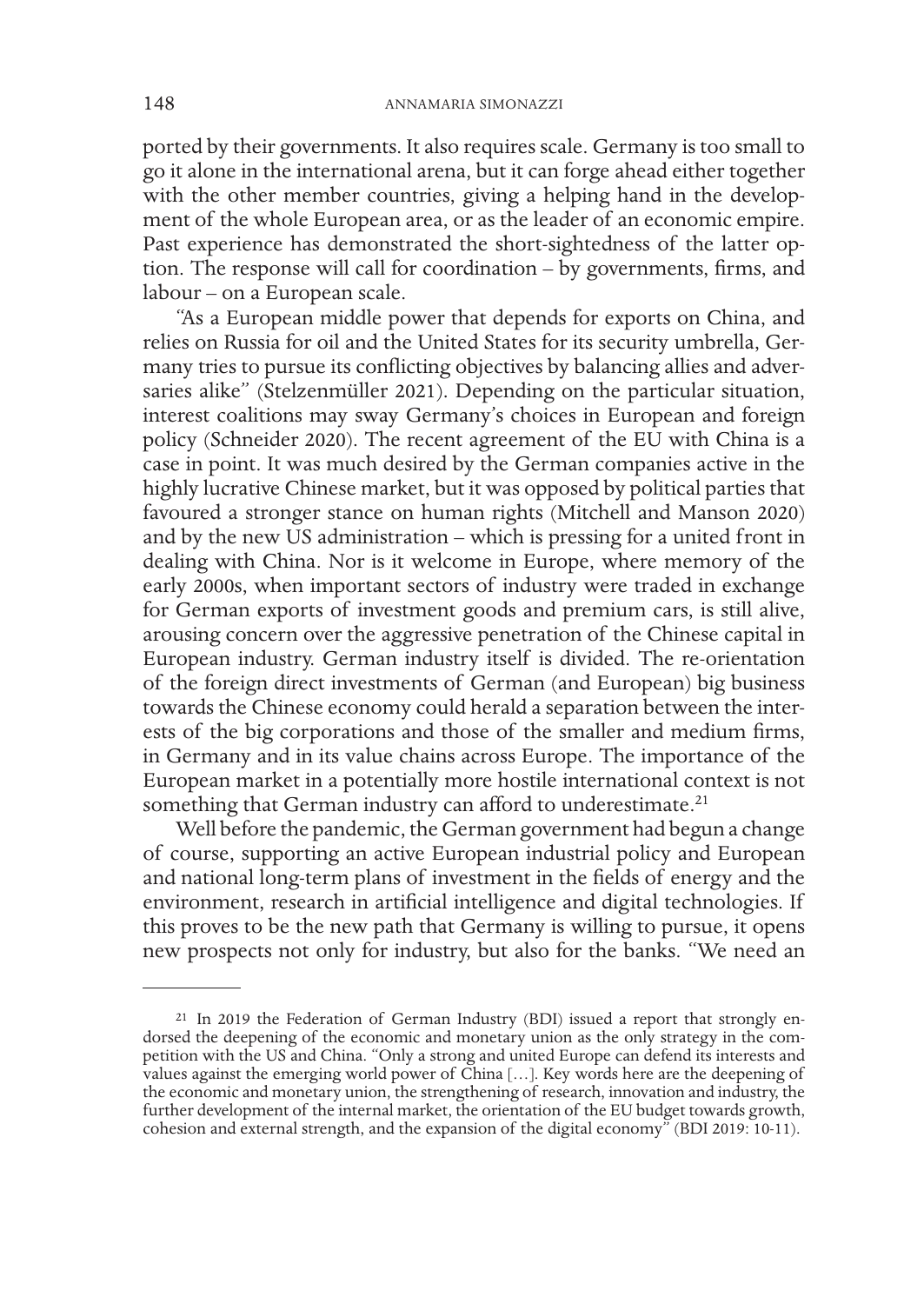industrial policy for key technologies", says Stefan Hoops, head of corporate banking at Deutsche Bank, in an interview with *Frankfurter Allgemeine Zeitung* (Kanning 2021). These transformations are deemed too risky to be financed through bank loans and the capital market alone. The state should set the right framework conditions so that private and state capital can develop their strength and potential. It should, moreover, "assume a large part of the risk also to overcome German companies' major disadvantage vis-à-vis their US and Chinese competitors, who have access to a large private and state funding pool that does not exist in this breadth and depth in Europe". Back to 'Germany Inc.'? If the size and power of the economy matters in the new world competition, massive investments in the weakest areas, aiming at strengthening infrastructure facilities, industrial capabilities and technological transfer, are urgent not only to prevent the digital transformation from becoming an additional factor of polarization, but also to ensure the dimension that Germany alone cannot achieve. But a new, more cohesive, industrial policy cannot succeed without a U-turn in macroeconomic philosophy.

#### Concluding remarks

The EU faces internal and external disrupting forces. Can the pressure of the current challenges finally force the development of 'countervailing forces' (Hirschman 1981a: 283), capable of transforming the 'disintegrative crisis' that leads the individual members to go it alone into an 'integrative crisis' that, on the contrary, drives them to look for some concerted action? In this paper we have argued that this development would require nothing short of a U-turn in European policies, at both the economic and the political level. As far as the economic framework is concerned, the EU should focus on the development of demand and supply strategies that place greater reliance on the domestic market, at both the national and the EU level. Export-led (or neo-mercantilist) policies clearly disrupt the long-term sustainability of a union and are meeting with increasing hostility at the international level. Moreover, it needs a coordinated industrial policy at the various levels of governance (EU, national, regional) working in the direction of reducing the inequalities between its core and peripheral member states.

The accelerated pace of technical change is jeopardising the position of Europe in the world economy and presents new risks for latecomer countries. The EU is lagging far behind established competitors in new technologies. To close the gap, it must increase its investment, replacing the doctrine of austerity with a growth-friendly model, and it must join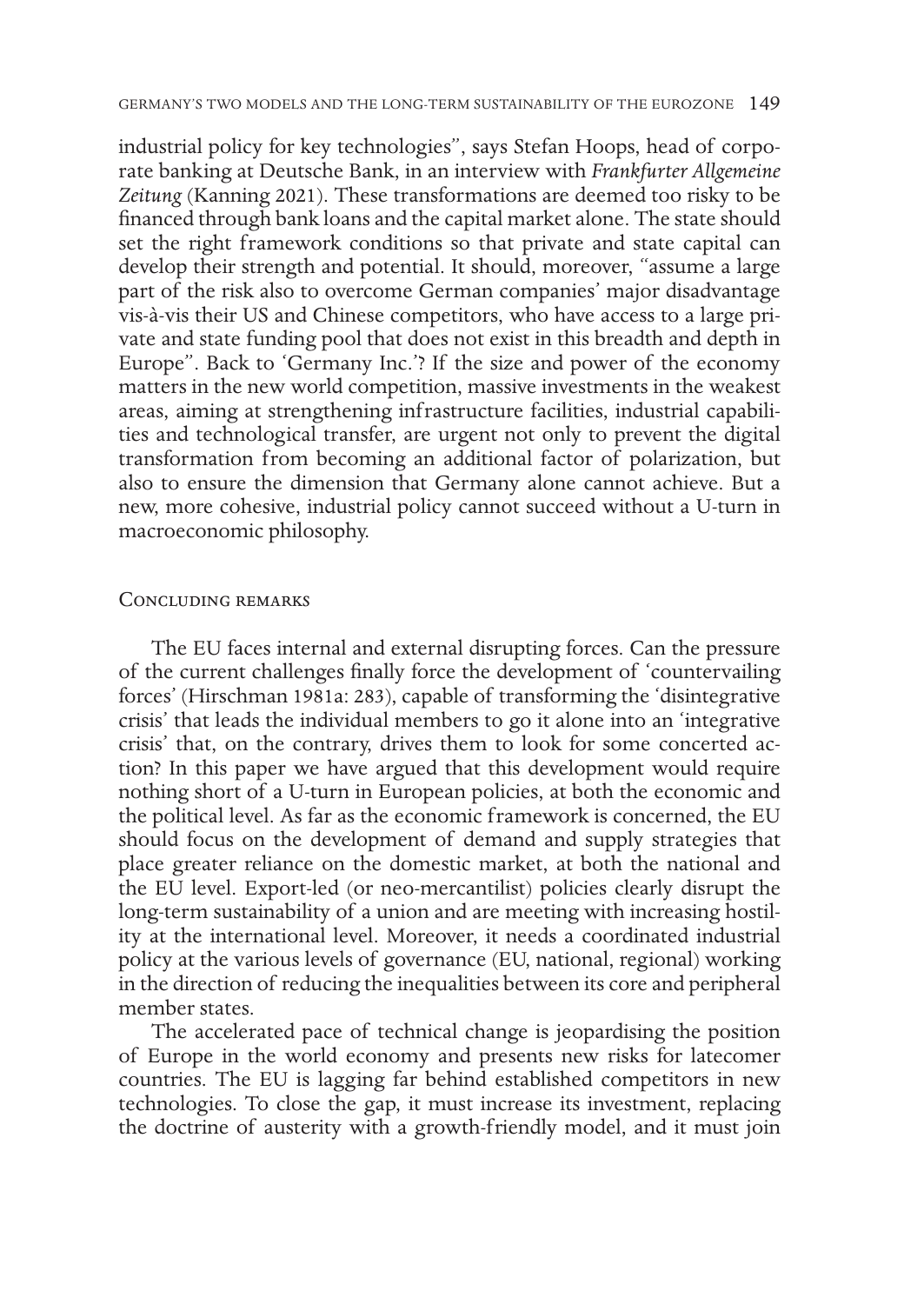forces to acquire minimal mass. This can only be achieved by mobilizing all forces: convergence between economies becomes the condition for achieving competitiveness against the big foreign competitors in the new sectors.

To close the core-periphery divide, public-private cooperation should contemplate a combination of protection, administrative guidance, and encouragement of controlled competition to activate linkages and fill the gaps in the productive structure. Introduction of a 'protective' element – that is 'helping losers' by temporarily shielding them from the full forces of the market – may be needed to encourage and sustain the process of structural change and productivity growth, as well as preserving existing capabilities while allowing time to develop new ones. This should not be confused with the traditional industrial policy, which often sought to preserve existing structures: on the other hand, this is what the European Union has begun to do to close the gap in innovative sectors and counter the 'unfair' penetration of foreign companies into the European market. Extensive industrial and organisational restructuring must be accompanied by policy orientation to help firms identify new opportunities, as well as supportive policies to develop the capabilities required by new technologies and products across the entire EU. To achieve these transformations at a social cost that society can bear, a macroeconomic policy supporting domestic demand and employment is essential: restructuring and creative destruction can only occur in a context of growth. Furthermore, digital technologies will impact employment with significant social effects, requiring progressive social policies to make these changes socially sustainable.

The NGEU plan can represent a first step in the direction of more cohesive management of the EU. It requires swift and non-acrimonious consensus over the funds by the creditor countries and efficient use by the receiving countries. German assent proved essential to allow any reform of the European institutions. The Southern countries' governments, for their part, have not excelled in efficiency in the past, and the planning and implementation of investment projects connected with the Recovery Fund present many hurdles and potential trade-offs. But it's worth the risk, since this could be the last chance for the rebirth of a European Union able to make the dream that gave it life come true.

#### **REFERENCES**

Appelbaum B. 2021, "Why the Meaning of 'Infrastructure' Matters", *The New York Times*, May 3.

Arnold M. 2021, "Hawks Press ECB to Scale Back Bond Buying Despite Rising Covid Wave", *The Financial Times*, April 21.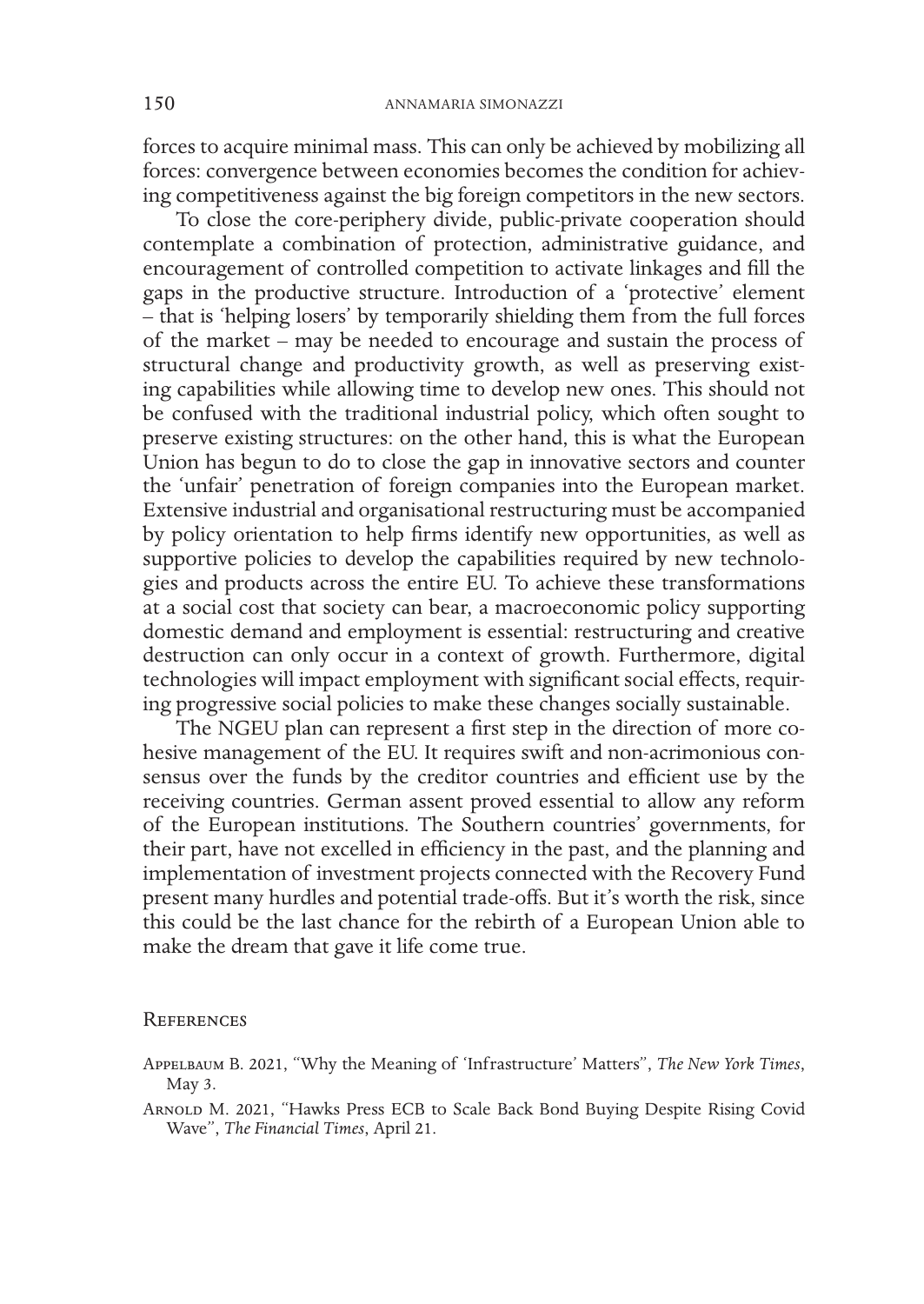- Aspromourgos T. 2014, "Keynes, Lerner and the Question of Public Debt", *History of Political Economy*, 46 (3): 409-433.
- Baccaro L. and Potusson J. 2019, "The Politics of Growth Models: An Analytical Frame- work with Germany and Sweden as Illustrative Cases, Unequal Democracies", Univer- sité de Genève, *Working paper* No. 7.
- BARTSCH E., BÉNASSY-QUÉRÉ A., CORSETTI G. and DEBRUN X. 2020, "Stronger Together? The Policy Mix Strikes Back", December 15. Available at: https://voxeu.org/article/ stronger-together-policy-mix-strikes-back (accessed November 15, 2021).
- BDI Bundesverband der Deutschen Industrie 2019, "Partner and Systemic Competi- tor How Do We Deal with China's State-controlled Economy?". Available at: https:// english.bdi.eu/publication/news/china-partner-and-systemic-competitor/ (accessed November 15, 2021).
- Bertocco G. and Kalajzić A. 2019, "Great Recession and Macroeconomic Theory: A Use- less Crisis?", *Review of Political Economy*, 31 (3): 382-406.
- Blyth M. and Hopkin J. 2019, "The Global Economics of European Populism: Growth Re- gimes and Party System Change in Europe", *Government and Opposition*, 54 (2): 193-225.
- Braun B. and Deeg R. 2019, "Strong Firms, Weak Banks: The Financial Consequences of Germany's Export-Led Growth Model", *German Politics*, 29 (3): 358-381.
- Burnham P. 2001, "New Labour and the Politics of Depoliticisation", *The British Journal of Politics & International Relations*, 3 (2): 127-149.
- Carabelli A. and Cedrini M. 2015, "From Theory to Policy? Keynes's Distinction be- tween 'Apparatus of Thought' and 'Apparatus of Action', with an Eye to the European Debt Crisis", *Challenge*, 58 (6): 509-531.
- Celi G., Guarascio D. and Simonazzi A. 2019, "Unravelling the Roots of the EMU Crisis. Structural Divides, Uneven Recoveries and Possible Ways Out", *Intereconomics*, 54 (1): 23-30.
- Celi G., Ginzburg A., Guarascio D. and Simonazzi A. 2018, *Crisis in the European Monetary Union. A Core-Periphery Perspective*, London: Routledge.
- Chang H-J., Andreoni A. and Kuan M.L. 2013, "International Industrial Policy Experi- ences and the Lessons for the UK. Future of Manufacturing Project", Government Office for Science, *Evidence Paper* 4, Foresight.
- Chazan G. 2017, "Why Germany Needs to Accelerate Into the Digital Fast Lane," *The Financial Times*, January 25.
- Ciocca P. 2020, *Ricchi per sempre? Una storia economica d'Italia (1796-2020)*, Torino: Bollati Boringhieri.
- Colander D.C. and Landreth H. (eds.) 1996, *The Coming of Keynesianism to America: Con- versations with the Founders of Keynesian Economics*, Cheltenham, UK: Elgar.
- DAUTH W., FINDEISEN S. and SUEDEKUM J. 2014, "The Rise of the East and the Far East: German Labor Markets and Trade Integration", *Journal of the European Economic As- sociation*, 12 (6): 1643-1675.
- De Cecco M. 1992, *Monete in concorrenza: prospettive per l'integrazione monetaria europea*, Bologna: il Mulino.
- De Ville F. 2018, "Domestic Institutions and Global Value Chains: Offshoring in Ger- many's Core Industrial Sectors", *Global Policy*, 9 (2): 12-20.
- Detzer D. and Hein E. 2014, "Finance-Dominated Capitalism in Germany Deep Reces- sion and Quick Recovery, Financialisation", Economy, Society and Sustainable Devel- opment (FESSUD), *Working Paper Series* No. 54.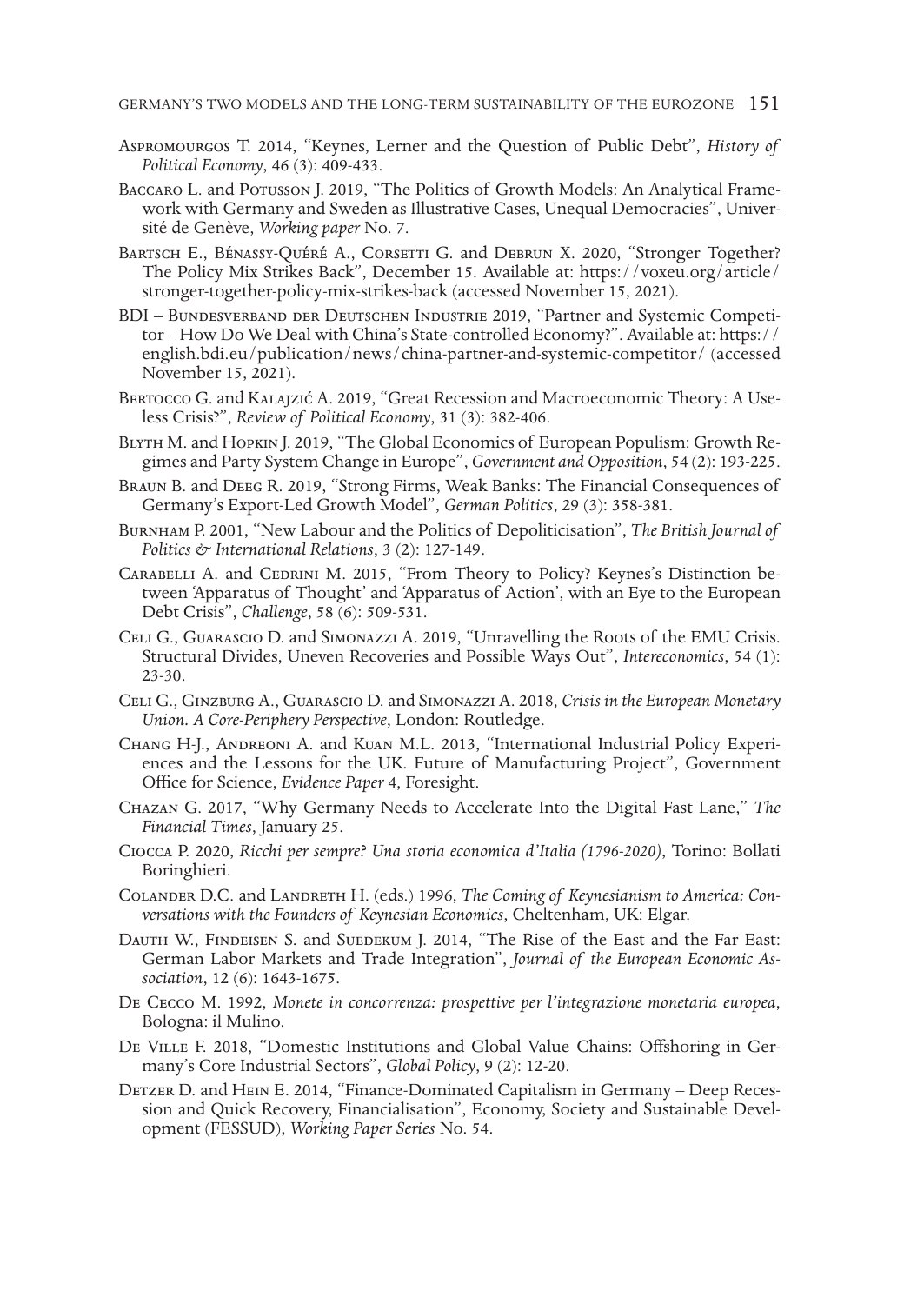- Eichengreen B. 2021, "The Challenge of Big Tech Finance", *Project Syndicate*, Apr. 9. Available at: https://www.project-syndicate.org/commentary/regulatory-challengesof-big-tech-finance-by-barry-eichengreen-2021-04 (accessed November 15, 2021).
- Fuà G. 1980, *Problems of Lagged Development in OECD Europe. A Study of Six Countries*, Paris: OECD.
- Galbraith J.K. 2021, "China Is Missing from the Great Inflation Debate", *Project-Syndicate*, Mar 31. Available at: https://www.project-syndicate.org/commentary/usstimulus-inflation-threat-reflects-outdated-economic-model-by-james-k-galbraith-2021- 03?barrier=accesspaylog (accessed November 15, 2021).
- Ginzburg A. 1978, "Il dibattito della teoria economica all'inizio degli anni Cinquanta", in G. Bonifati and F. Vianello (eds.), *Il Piano del Lavoro della CGiL: 1949-1950*, Milano: Feltrinelli: 125-143.
- Ginzburg A. and Simonazzi A. 2011, "Disinflation in Industrial Countries, Foreign Debt Cycles and the Costs of Stability", in R. Ciccone, C. Gehrke and G. Mongiovi (eds.), *Sraffa and Modern Economics*, London: Routledge: 269-296.
- Ginzburg A. and Simonazzi A. 2005, "Patterns of Industrialization and the Flying Geese Model: The Case of Electronics in East Asia", *Journal of Asian Economics*, 15: 1051-1078.
- HASSEL A. 2014, "The Paradox of Liberalization: Understanding Dualism and the Recovery of the German Political Economy", *British Journal of Industrial Relations*, 52 (1): 57-81.
- Hirschman A.O. 1981a (1979), "Three Uses of Political Economy in Analysing European Integration", in A.O. Hirschman, *Essays in Trespassing. Economics to Politics and Beyond*, Cambridge: Cambridge University Press: 266-284.
- Hirschman, A.O. 1981b (1979), "The Rise and Decline of Development Economics", in A.O. Hirschman, *Essays in Trespassing. Economics to Politics and Beyond*, Cambridge: Cambridge University Press: 1-24.
- James H. 2017, "Can Germany Make Globalization Work?", *Transatlantic Academy Paper Series* No. 5, March. Available at: https://www.gmfus.org/publications/can-germanymake-globalization-work (accessed November 15, 2021).
- Kanning T. 2021, "Die Deutsche Bank ruft nach mehr Industriepolitik", *Frankfurter Allgemeine Zeitung*, January 17. Available at: https://www.faz.net/aktuell/wirtschaft/ unternehmen/die-deutsche-bank-ruft-nach-mehr-industriepolitik-17150593/christiansewing-17150602.html (accessed November 15, 2021).
- Keynes J.M. 1937, "The General Theory of Employment", *Quarterly Journal of Economics*, 51 (2): 209-223.
- Krampf A. 2015, "Perhaps This Time It's Different: Ideas and Interests in Shaping International Responses to Financial Crises", *Contemporary Politics*, 21 (2): 179-200.
- Krippner G.R. 2011, *Capitalizing on Crisis: The Political Origins of the Rise of Finance*, Cambridge, MA: Harvard University Press.
- Lehndorff S. 2015, *Divisive Integration: The Triumph of Failed Ideas in Europe Revisited*, Brussels: European Trade Union Institute (ETUI).
- Leonard M. 2020, "Europe's Double Bind", Sept. 30, *Project Syndicate*, https://www. project-syndicate.org/commentary/european-order-in-the-us-china-confrontationby-mark-leonard-2020-09?barrier=accesspaylog (accessed November 15, 2021).
- Martin P., Pisani-Ferry J. and Ragot X. 2021, "Pour une refonte du cadre budgétaire européenne", *Conseil d'analyse économique*, note No. 63, Avril.